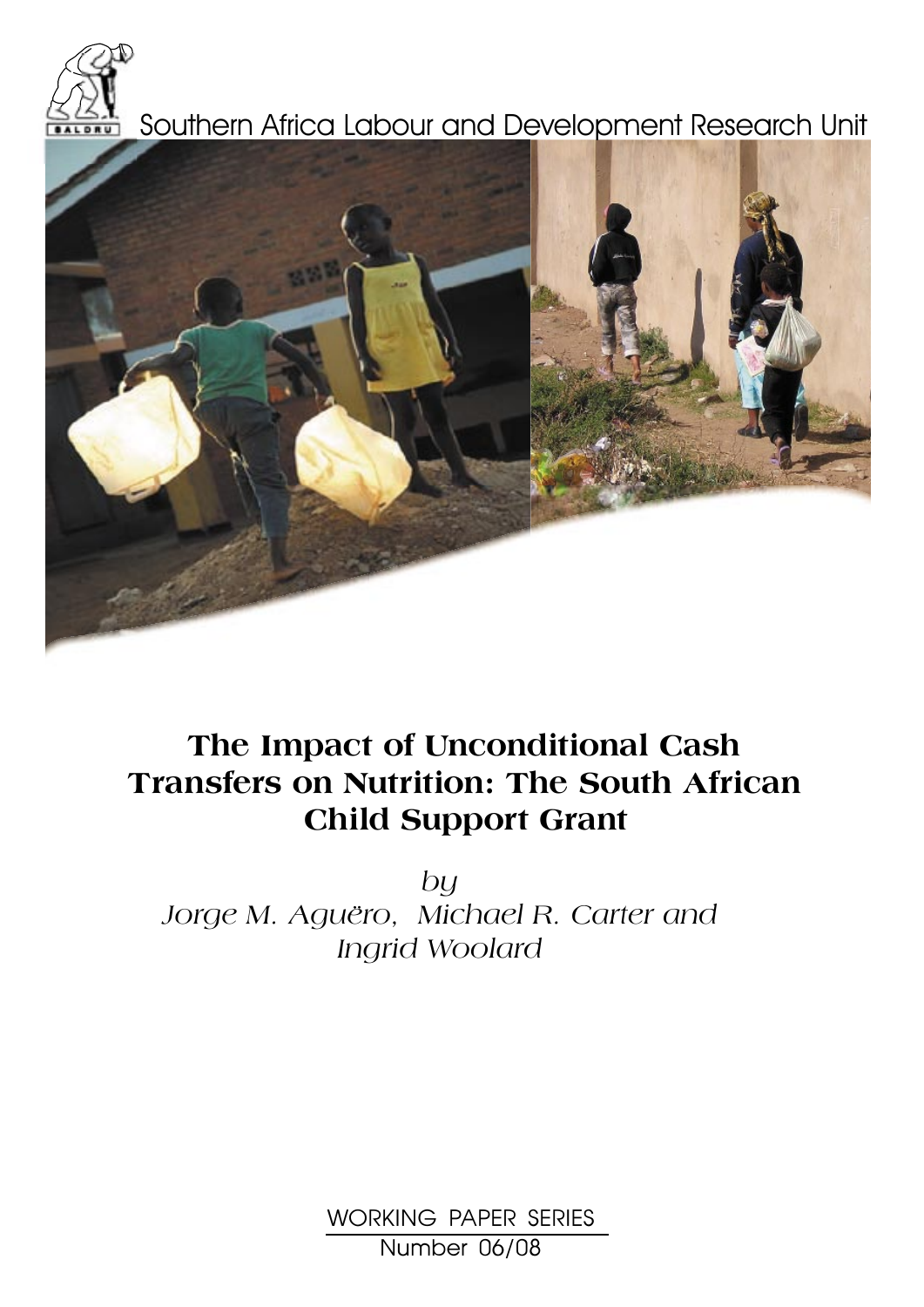### **About the Authors**

Jorge M Agüero is Assistant Professor in the department of economics at the University of California, Riverside.

Michael R. Carter is Professor of agricultural and applied economics at the University of Wisconsin.

Ingrid Woolard is a Chief Research Officer in SALDRU.

### **Acknowledgements**

We thank DfID and USAID for financial support. Please address correspondence to Jorge Agüero at jorge.aguero@ucr.edu. We would like to especially thank thank Laura Schechter, Steven Helfand and seminar participants at the University of Wisconsin-Madison, the American Agricultural Economics Association, University of Colorado-Denver, University of Florida-Gainesville, UC Riverside, Centre for the Study of African Economies, PEGNet and the North American Summer Meetings of the Econometric Society.

### **Recommended citation**

Agüero, J.M. Carter, M.R. Woolard, I. (2006) The Impact of Unconditional Cash Transfers on Nutrition: The South African Child Support Grant. Southern Africa Labour and Development Research Unit Working Paper Number 06/08. Cape Town: SALDRU, University of Cape Town.

ISBN: 1-77011-102-6

© Southern Africa Labour and Development Research Unit, UCT, 2006

Working Papers can be downloaded in Adobe Acrobat format from www.saldru.uct.ac.za. Printed copies of Working Papers are available for R15.00 each plus vat and postage charges.

### **Contact Details**

Jorge M Agüero (jorge.aguero@ucr.edu) Michael R. Carter (mcarter@wisc.edu) Ingrid Woolard (iwoolard@commerce.uct.ac.za)

Orders may be directed to:

**The Administrative Officer,** SALDRU, University of Cape Town, Private Bag, Rondebosch, 7701, **Tel**: (021) 650 5696, **Fax**: (021) 650 5697, **Email**: badams@commerce.uct.ac.za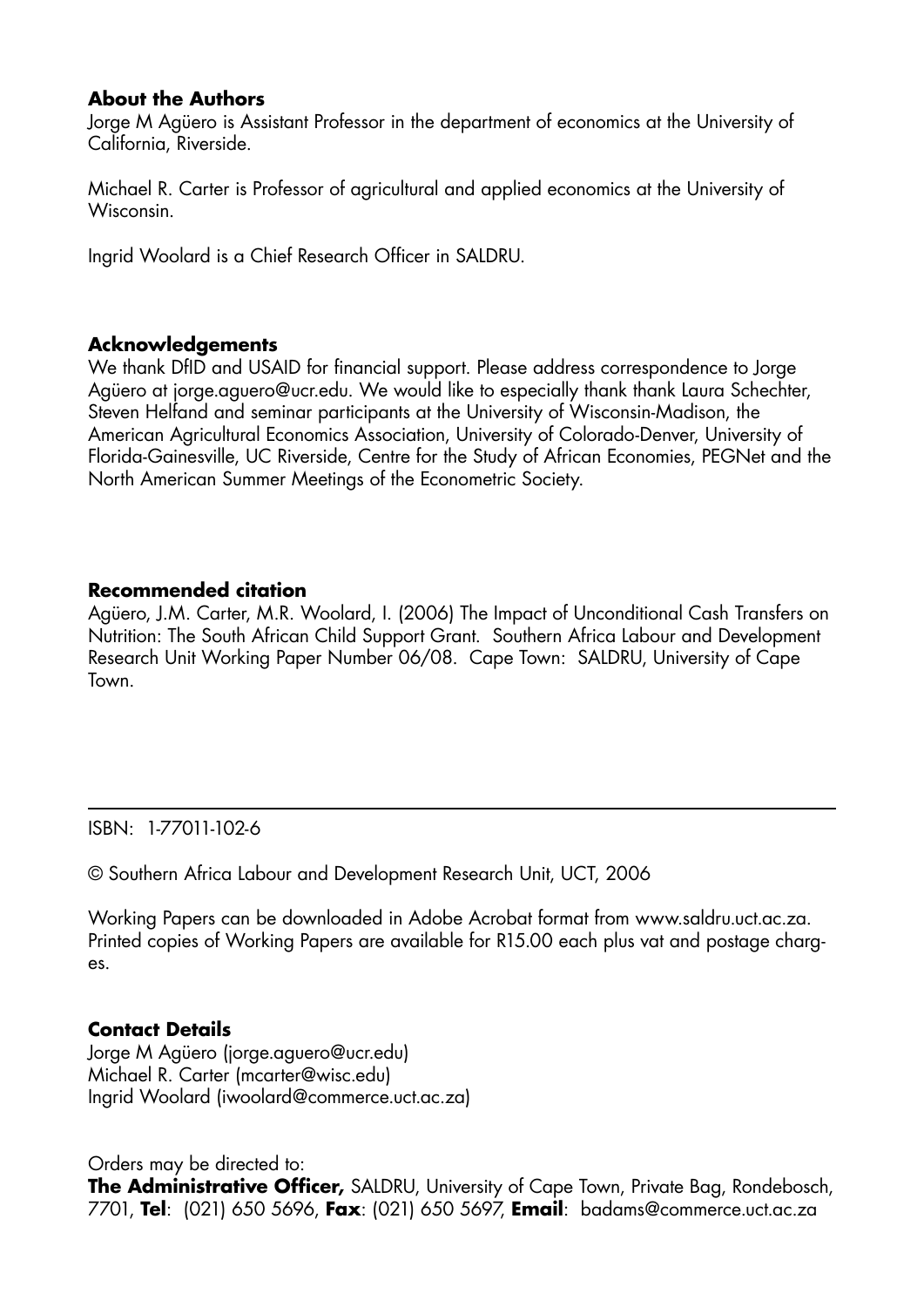# The Impact of Unconditional Cash Transfers on Nutrition: The South African Child Support Grant

Jorge M. Agüero University of California, Riverside Michael R. Carter University of Wisconsin, Madison

> Ingrid Woolard University of Cape Town

> > October 2006

#### Abstract

Cash transfer programs are used as new policies to increase nutrition and human capital of children from poor families. We evaluate South Africa's unconditional Child Support Grant (CSG) in which cash grants are made to families with no strings attached. However, in contrast to the market-generated income increases that identified low nutritional elasticities in earlier studies, the income increases generated by the South African cash transfers are almost exclusively assigned to women. Taking advantage of a slow program roll-out that created exogenous variation in the extent of CSG treatment received by beneficiaries, we utilizes recent methods on continuous treatment to estimate the impact of these transfers on child nutrition. Large dosages of CSG treatment early in life are shown to significantly boost child's nutrition. Additionally, our calculations suggest that discounted rate of return on CSG payments is between a 160% and 230%.

JEL codes: I12, H53, C21, D13. Keywords: Nutrition, cash transfers, continuous treatment estimator, South Africa.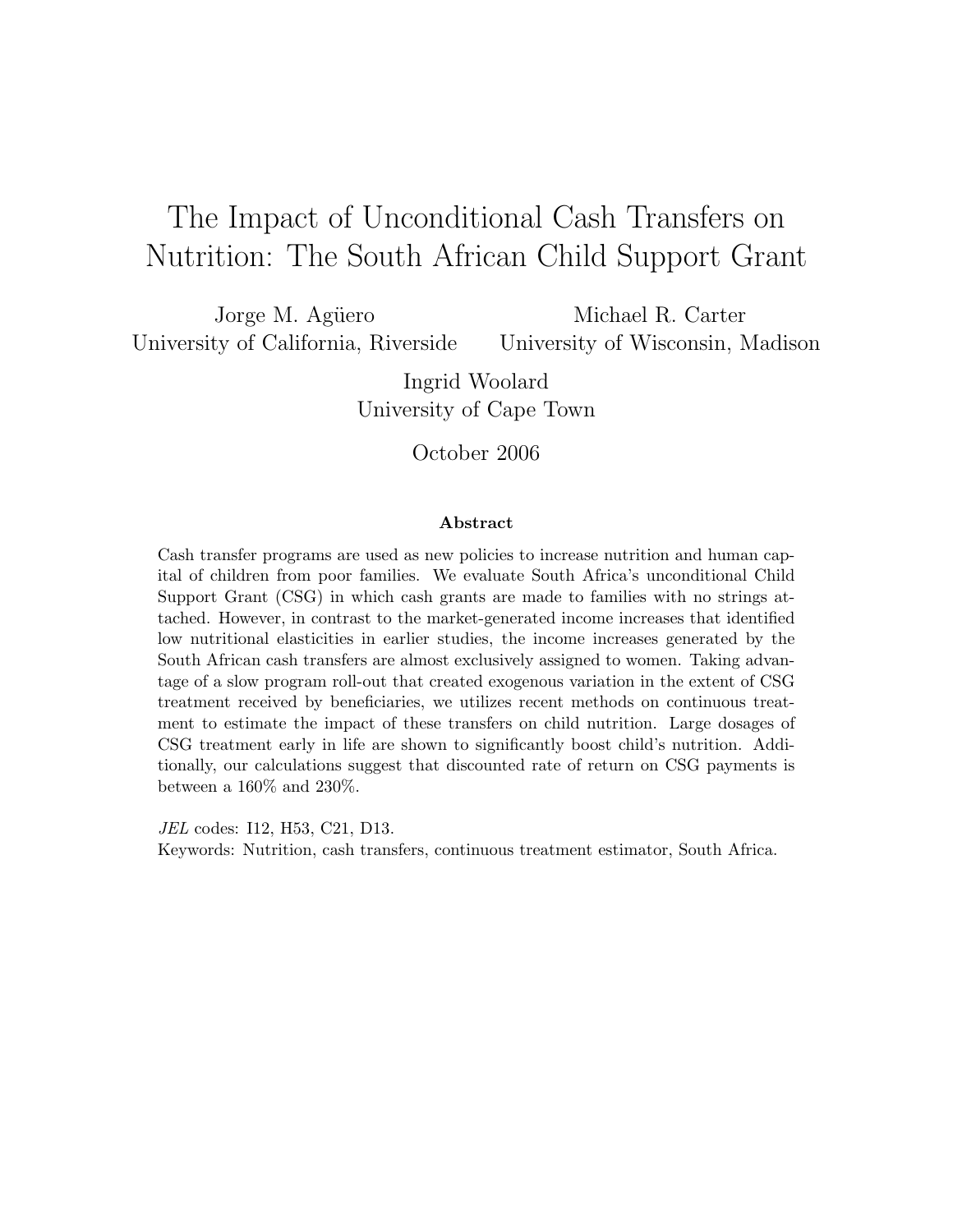## 1 Introduction

Despite improvements over the last two decades, child malnutrition remains a serious health problem in developing countries, and is the main contributor to child mortality (World Bank 2006). For those that survive, early childhood malnutrition contributes to the intergenerational transmission of poverty. In a striking study of Ecuadorian children, Paxson and Schady (2005) show that by age 5, children who were likely inadequately nourished have already fallen well behind the cognitive development of their better nourished peers. Assuming that these disparities persist, the malnourished children will likely do less well in school, accumulate less human capital and enjoy lower adult earnings than their peers. We would expect that their own children would in turn repeat this inequitable cycle.

In an effort to break this intergenerational transmission of poverty (poverty which "lays its own eggs," in the words of an informant quoted in the Chronic Poverty Research Centre (2004)), some middle income countries have adopted cash transfer programs designed to bolster the nutrition, health and education of the children of poor families. At first glance, reliance on cash transfers to achieve these goals may seem somewhat surprising in light of the debate about whether nutrition responds at all to income increases amongst poor families. For example, Behrman and Deolalikar (1987) find an income elasticity close to zero for a sample of families in south India. While other studies find a positive elasticity, the issue is far from solved.<sup>1</sup>

There are, however, several critical differences between the new generation of cash transfer programs and the market-generated income difference used to identify nutritional elasticities in the earlier literature. Mexico's Progresa program, the best known of these cash transfer programs, has two key design features that may mediate its nutritional impacts.<sup>2</sup> First, cash transfers are conditional on the household meeting certain required behaviors: Older children must attend school; and, younger children must visit clinics for regular medical check-ups and nutritional monitoring (where among other things they are given nutritional supplements).

In addition to these conditionalities, *Progresa* cash transfers are also assigned to women. Unlike market driven income increases which may have been generated by increases in returns

<sup>&</sup>lt;sup>1</sup>For example, see the studies by Subramanian and Deaton (1996), Bouis and Haddad (1992) and Behrman. Rosenzweig, and Foster (1994). Haddad, Alderman, Appleton, Song, and Yohannes (2003) provides a review of the literature over the last 20 years.

<sup>2</sup>Other Latin American cash transfer programs include the Bolsa Escola program in Brazil (Arends-Kuenning, Fava, Kassouf, and de Almeida 2005), the Social Protection Network program in Nicaragua (Maluccio and Flores 2005)and PRAF in Honduras (Glewwe and Olinto 2005).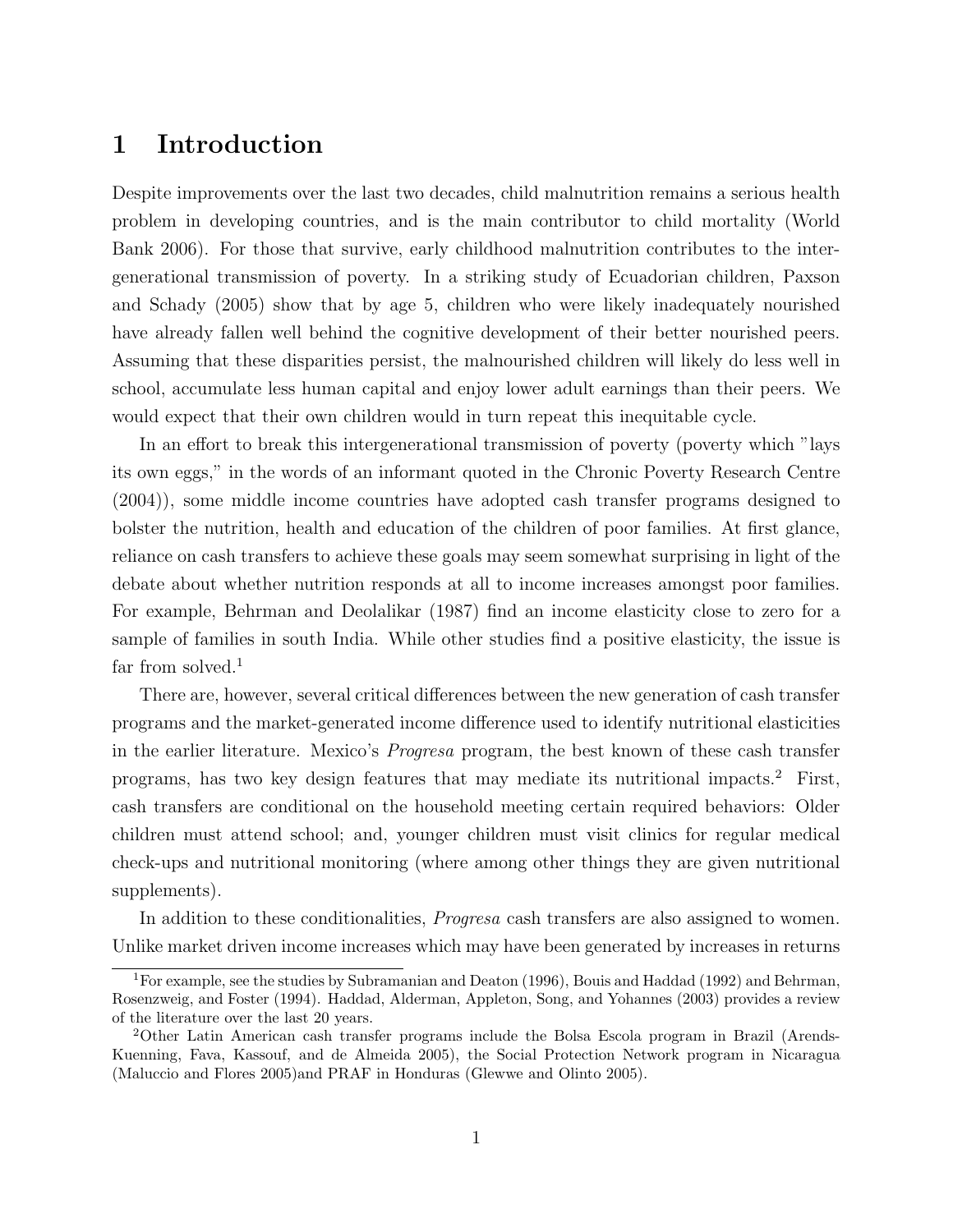to assets owned by men, these targeted cash transfers have been designed to bolster the bargaining power of women with the idea of giving more weight to their preferences which are presumed to be more child-centric.<sup>3</sup>

While much of the impact evaluation literature on *Progresa* has focussed on schooling outcomes, there is evidence that Progresa has boosted child nutritional status (Behrman and Hoddinott 2005). However, because Progresa transfers were conditional (and included in-kind nutritional supplements), it is not clear whether these findings indicate non-zero income elasticities of nutrition, or simply the impact of transfer conditionality. Unpacking the reasons behind this response is of more than academic interest. Aid agencies have noted that the heavy administrative burdens implied by transfer conditionality limit the ability of lower income African economies to implement programs modeled on Progresa. Given that it is precisely these economies where malnutrition is most severe, understanding the importance of costly conditionality is important.<sup>4</sup>

This paper aims to contribute to knowledge in this area by studying the impact of the South African Child Support Grant (CSG), which was first rolled out in 1998. Like Progresa and its sister programs in Latin America, CSG cash transfers are targeted at women. Unlike those programs, CSG transfers are unconditional, and come with no strings attached, nor with any in-kind transfers.<sup>5</sup> Analysis of this program thus promises a sharper look at the income elasticity of nutrition, at least in the context of income increases targeted at women.

However, in comparison to the Progresa program, evaluation of the CSG presents a particular methodological challenge. By randomly selecting rural areas to receive the cash transfer treatment, Progresa quickly became a popular program among academic analysts. In contrast, the CSG was a rolled out as a single, national program, depriving analysts of purposefully randomized treatment and control groups. Alternative methods are thus needed to estimate the impact of the South African CSG.

<sup>&</sup>lt;sup>3</sup>A number of the key studies on the income elasticity of nutrition drew on data generated as part of the International Food Policy Research Institute (IFPRI) commercialization of agriculture studies. In most cases, the IFPRI studies concerned communities where technological and other changes enhanced returns to male assets, raising the issue as to whether low estimated nutritional elasticities represented immutable family preferences or simply a re-weighting of child nutrition unfriendly male preferences (see the discussion in the summary volume by von Braun and Kennedy (1994)).

<sup>4</sup>On the basis of their ex ante analysis, Kakwani, Soares, and Son (2005) suggest that without school attendance conditionalities, cash transfers in Africa will not increase school attendance. They do not, however, speak to the question of the necessity of conditionalities to boost nutrition.

<sup>&</sup>lt;sup>5</sup>In a recent paper, Araujo and Schady (2006) evaluate the impact of an unconditional cash transfer program in Ecuador. However, unlike the CSG, program administrators in Ecuador did emphasize the importance of school enrollment when beneficiaries signed up for the program leading some households to believe that enrollment requirements existed.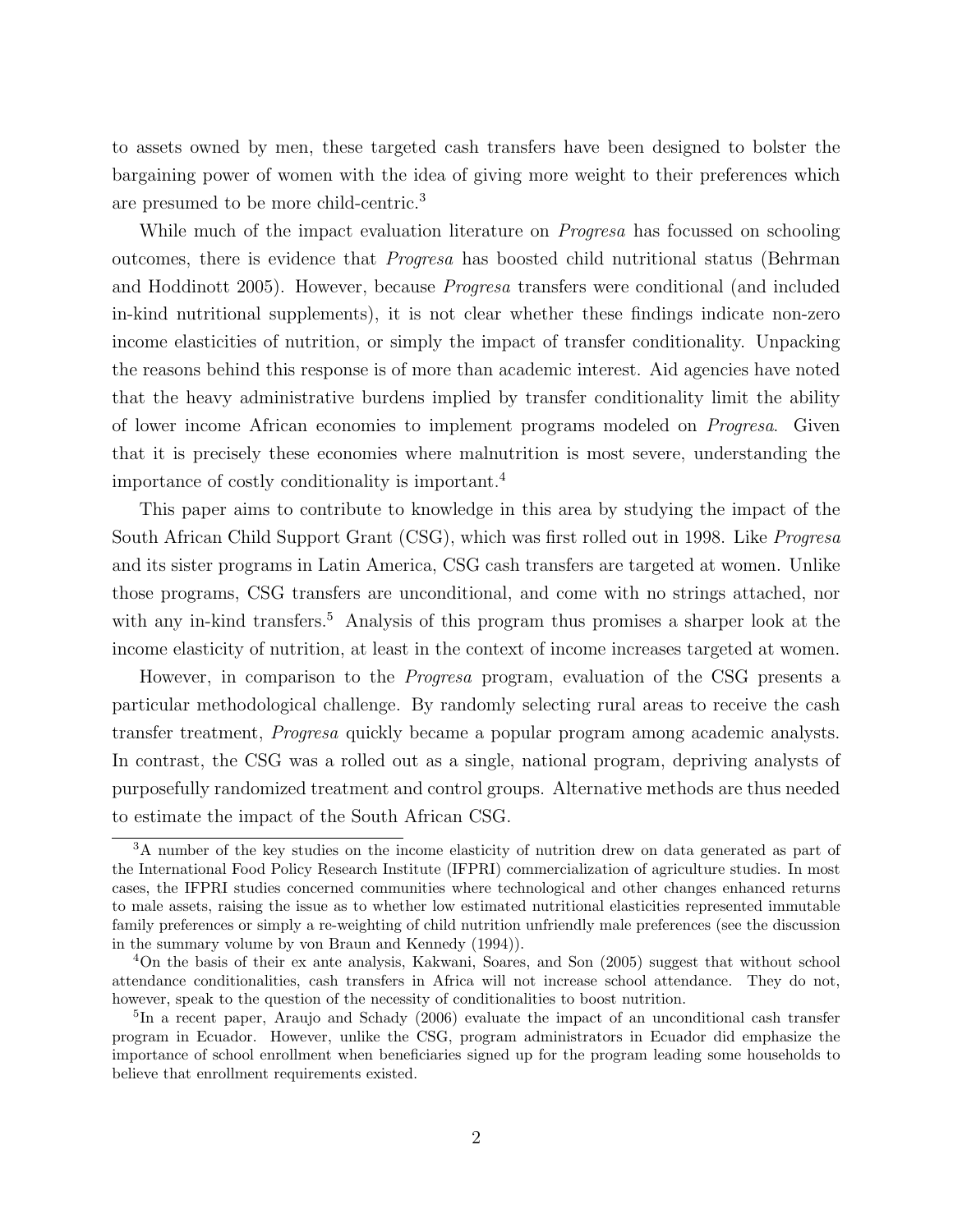One method would be to follow the current literature and use matching methods to evaluate CSG support as a binary treatment. Statistical problems aside, this approach would overlook the fact that extent of CSG treatment (the 'dosage') varies significantly across the treated population. During the nutritionally critical first 36 months of life (which will be the focus of the analysis here), some children received CSG support nearly 100% of the time, while others received only a month or two of support. The nutritional impact of the latter is likely negligible, while the impact of the former could be substantial. The analysis here will thus use variation in the extent of treatment to identify the impact of the CSG.

While the continuous treatment estimator of Hirano and Imbens (2004) opens the door to this kind of analysis of the extent of treatment among the treated, it still requires strong orthogonality assumptions. The critical statistical identification assumption is that extent of treatment is unrelated to unobserved factors that themselves affect child health and nutrition. While this assumption may seem hard to sustain for a voluntary program that had a single national eligibility date, we show how information on effective program rollout can be used to derive a caregiver "eagerness" measure that can be used to control for otherwise unobservable, and confounding, characteristics. Conditional on eagerness and other covariates, we argue that exposure to the CSG depends (randomly) on the interaction between the child's birthdate and the effective program roll-out for the child's locational and temporal cohort.

Exploiting this eagerness variable, our analysis of the impacts of early-life CSG as a continuous treatment case uncovers economically and statistically significant effects for large dosages of CSG support. These estimates show that effects are insignificant for children who received CSG support for less than 50% of their 36 month window. These results are robust to the inclusion of cohort and cluster variables meant to control for differences in the supply of health-related public goods and other time and locational differences.

Finally, in an effort to get an understanding of the possible economic value of these nutritional gains, we project forward in time using best estimates from the literature concerning the impact of adult height on wages. Adaptation of these estimates to the South African reality suggest that the present value of early CSG support is 1.5 to 2 times as large as the direct cost of that support. These findings in no way imply that there are not further gains from CSG support later in childhood. Indeed, these results suggest that such further gains are quite likely. However, within the confines of this study, we have not been able to estimate their magnitude.

The remainder of this paper is organized as follows. Section 2 provides background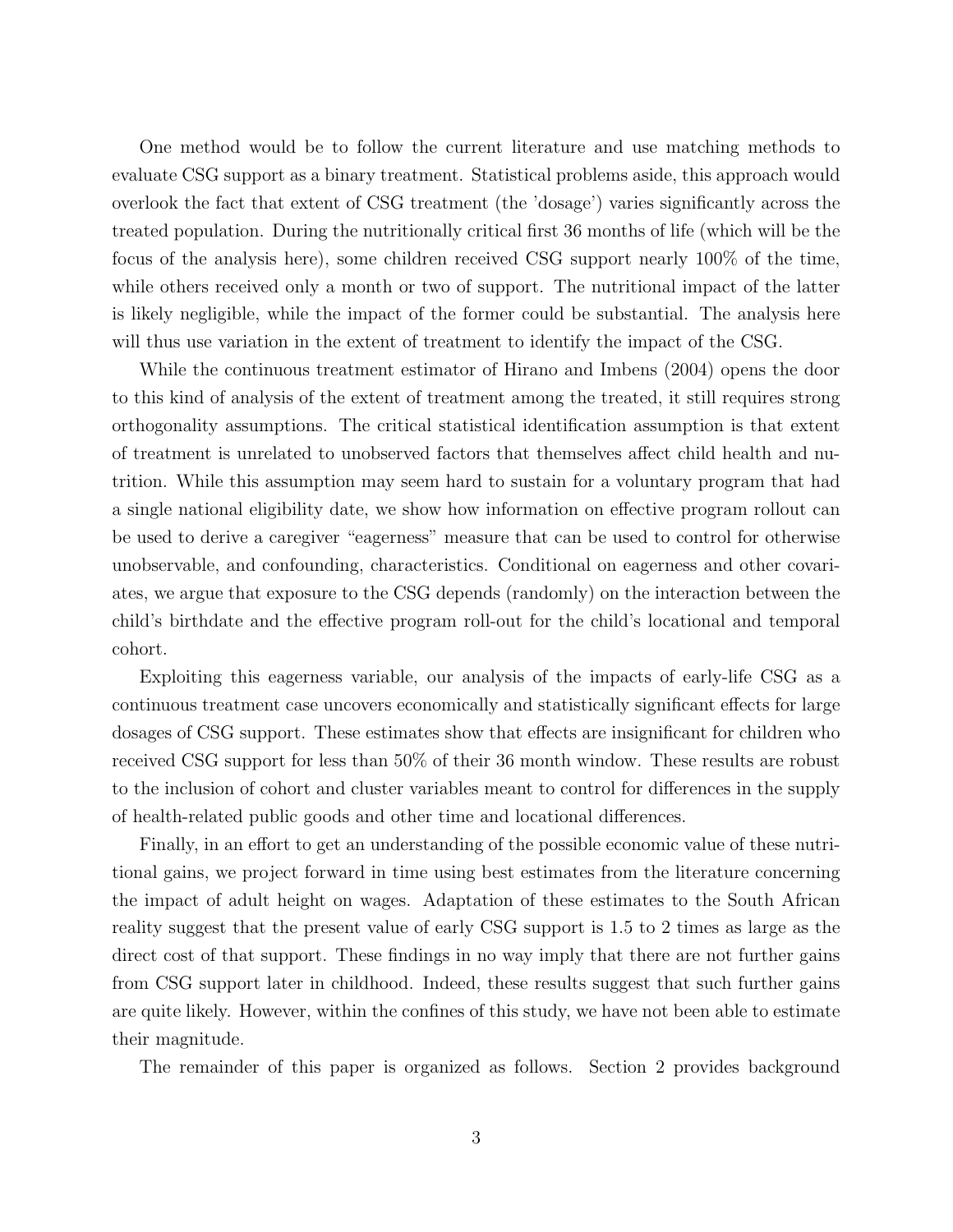description of the South Africa Child Support Grant. Section 3 presents descriptive statistics on the program, discussing key measures and identification strategies that are available. Section 4 presents the methods and results from using continuous treatment effects. Section 5 attempts to infer the lifetime economic value of the nutritional impact identified in Section 4, and Section 6 concludes the paper.

# 2 The South African child support grant

The South African system of state welfare transfers changed little in terms of its basic structure up to the 1990s. The system remained dominated by means-tested, non-contributory old age pensions and disability pensions with discrimination between different racially defined population groups in terms of access to the grants and the levels of benefits. Substantial progress was, however, made during the early 1990s in removing racial discrimination from these two programs. This equalization resulted in increased access and real benefit levels for Africans and reduced real levels of benefits for white pensioners. Fiscal costs expanded significantly. Despite its apartheid past, South Africa now possesses a substantial system of state provided, cash social assistance with wide coverage of the population, most notably of the formerly disenfranchised African majority. This important role of cash social assistance is fairly exceptional compared to most other middle-income countries (see Lund 1993, Lund 2001, Van der Berg 1997, Case and Deaton 1997).

The reforms of the early 1990s did not extend to the third most important component of state transfer payments, namely State Maintenance Grants (SMGs). These grants, payable in the form of parent and child grants were means-tested benefits payable to a natural parent who could not, for a number of reasons, rely on the support of the second parent. If the second parent was alive, it was necessary to apply for a private maintenance order through the courts and only if this failed (or the amount awarded was very low) was the child eligible for the grant. This bureaucratic hurdle in conjunction with very low awareness of the grant was effective in excluding many eligible children from accessing the grant. In 1990, only 0.2% of African children were in receipt of the SMG, while 1.5% of white children, 4.0% of Indian children and 4.8% of Coloured children received benefits (Kruger 1998). It became apparent in the mid-1990's that providing equal access to the SMG would have severe fiscal implications given poverty levels and household structures, with simulations based on household survey data predicting a more than twenty-fold increase in expenditures (Haarman and Haarman 1998).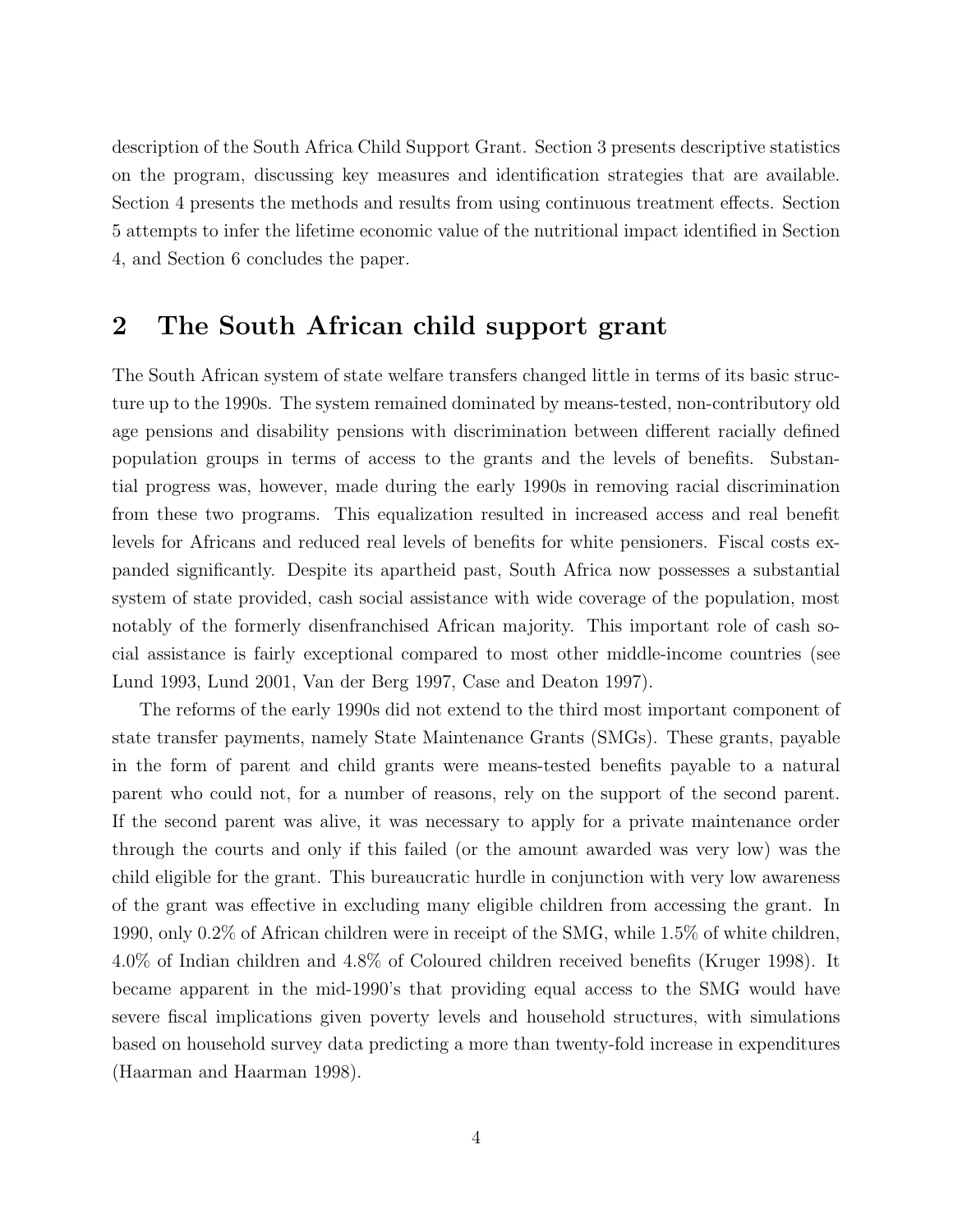In December of 1995, the new democratic government of South Africa established the Lund Committee to evaluate the existing system of state support and to explore new alternative policy options targeting children and families. In 1998 the Child Support Grant (CSG) replaced the existing SMG. The benefit was initially limited to children under seven (unlike the SMG which covered children up to age 18). In proposing the CSG, the Lund Committee emphasized that the grant must "follow the child", meaning that the benefit should be independent of the child's family structure. This approach represented a move from a family-based benefit to a child-focused one. Legally, however, the grant must be paid over to an adult and it is the intention that the person to whom the grant is paid is the "primary care giver" of the child for whom the benefit is intended. In cases where the applicant is not the biological parent of the child, a sworn affidavit from the parents or guardians is required to confirm that the applicant is indeed the primary care giver. In practice, the designation of the primary care giver as the grant recipient has effectively targeted women. In the data used here, 98% of designated primary care givers are female.

When the Child Support Grant (CSG) was introduced it was intended to cover the poorest 30% of children and was means-tested, i.e. the child had to be residing in a household with a household income below a certain threshold. The threshold was set at R800 (approximately US\$110) for children living in urban areas and at R1100 (US\$150) for those living in rural areas or in informal settlements. In 1999, due to a low take-up rate, the Department of Welfare altered the income test from a household based measure to one which considered only the income of the primary caregiver plus that of his/her spouse (net of other state transfers). The means test has remained unchanged in nominal terms since 1998, despite the fact that the Consumer Price Index rose 40% between April 1998 and September 2004. Despite this increasingly strigent means test, about half of age-eligible children were in receipt of the grant by this latter date.<sup>6</sup>

The government has increased the age limit for eligibility in recent years. In April 2003 the age limit was raised to nine years old and a year later this was increased to eleven years. In April 2005 the age limit was raised to fourteen. The amount granted has also changed since 1998 and the increases have outstripped inflation. While the initial monthly benefit was R100 in 1998, it is currently R180. During the time of the survey which we discuss, the monthly benefit was R170 which equates to approximately to US\$25 using the market exchange rate (or, PPP US\$50).

<sup>&</sup>lt;sup>6</sup>In September 2004 there were slightly over 7 million children aged 0 to 6 in South Africa. Administrative data from the Department of Social Development indicates that 3.54 million of them were receiving the CSG.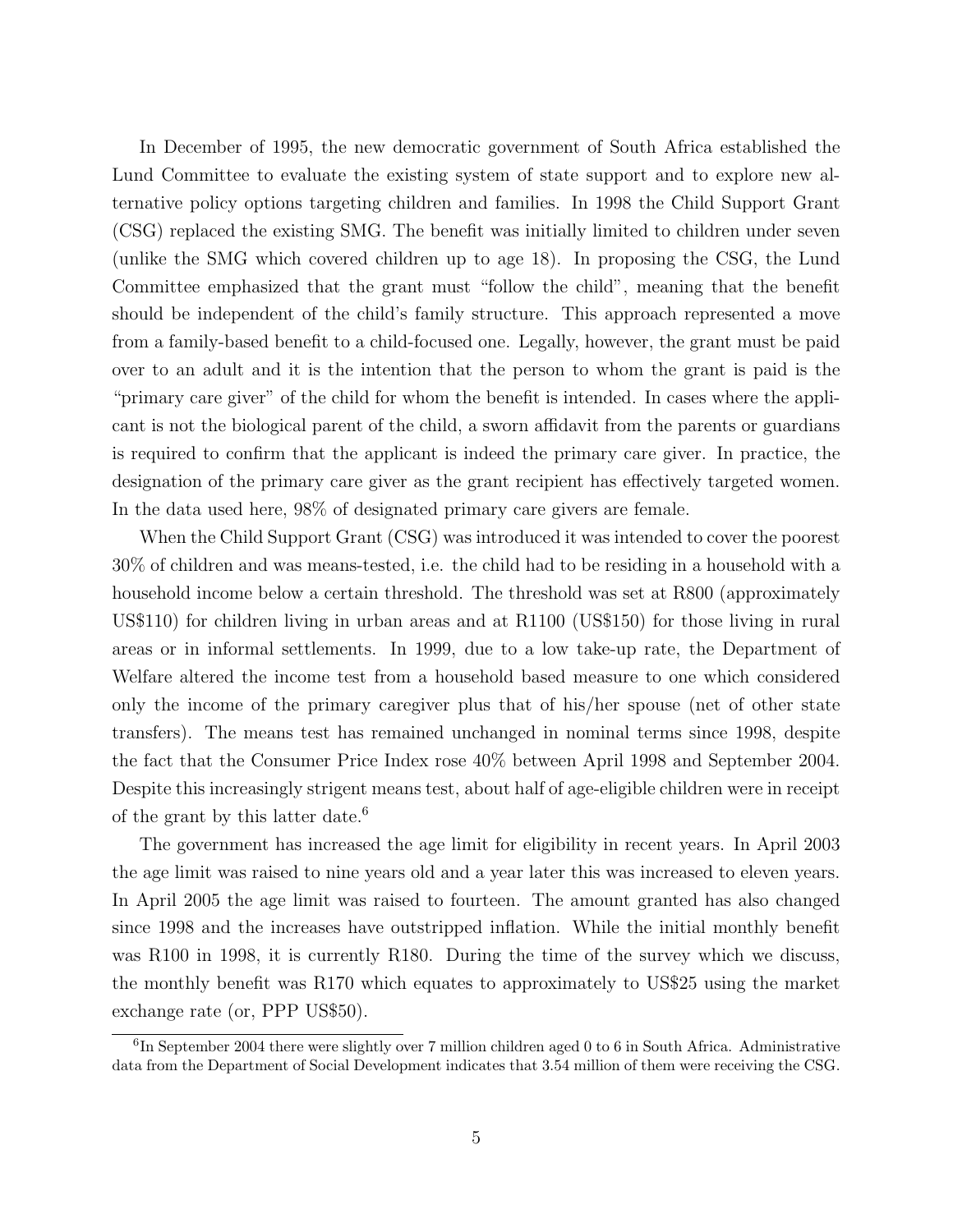# 3 The KwaZulu-Natal data and the measurement of nutrition

The data for this study comes from the KwaZulu-Natal Income Dynamics Study (KIDS).<sup>7</sup> The KwaZulu-Natal province is home to approximately 20 percent of South Africa's population of 40 million and was formed in 1994 by combining the former Zulu homeland with the old Natal province. Although KwaZulu-Natal is not the poorest province in South Africa, it arguably has the highest incidence of deprivation in terms of access to services and perceived well-being (Klasen 1997, Leibbrandt and Woolard 1999). KwaZulu-Natal is also home to most of South Africa's ethnically Indian people who constitute 12 percent of the province's population. Africans comprise about 85 percent of the province's population, with people of European descent (largely British) comprising most of the remainder.

As explained in greater detail by May, Agüero, Carter, and Timaeus (2005), respondents to the KIDS study were first interviewed in 1993 as part of a nationwide living standards survey. In 1998, the KIDS study reinterviewed households from the 1993 survey that were located in the KwaZulu-Natal province. A third round of surveys was undertaken in 2004. While the 1993 survey constructed households based on the residents of randomly selected dwellings, the 1998 and 2004 studies focused on reinterviewing designated 'core people' from the 1993 surveys. A household member was designated as a Core person if s/he satisfied any of the following criteria:

- A self-declared head of household (from 1993).
- Spouse/partner of self-declared head of household (from 1993).
- Lived in a three generation household and all of the following were true: Child, childin-law, or niece/nephew of self-declared head at least 30 years old have at least one child living in household.
- Spouse/partner of person satisfying criterion.

Thus all heads of households and spouses of heads are automatically included and in some three-generation households, adult children of household heads are included. The 2004 survey was able to interview at least one core person from 71 percent of the original 1993 households. In addition, children of core people who had had their own children and

<sup>7</sup>The KIDS data set can be downloaded from http://sds.ukzn.ac.za.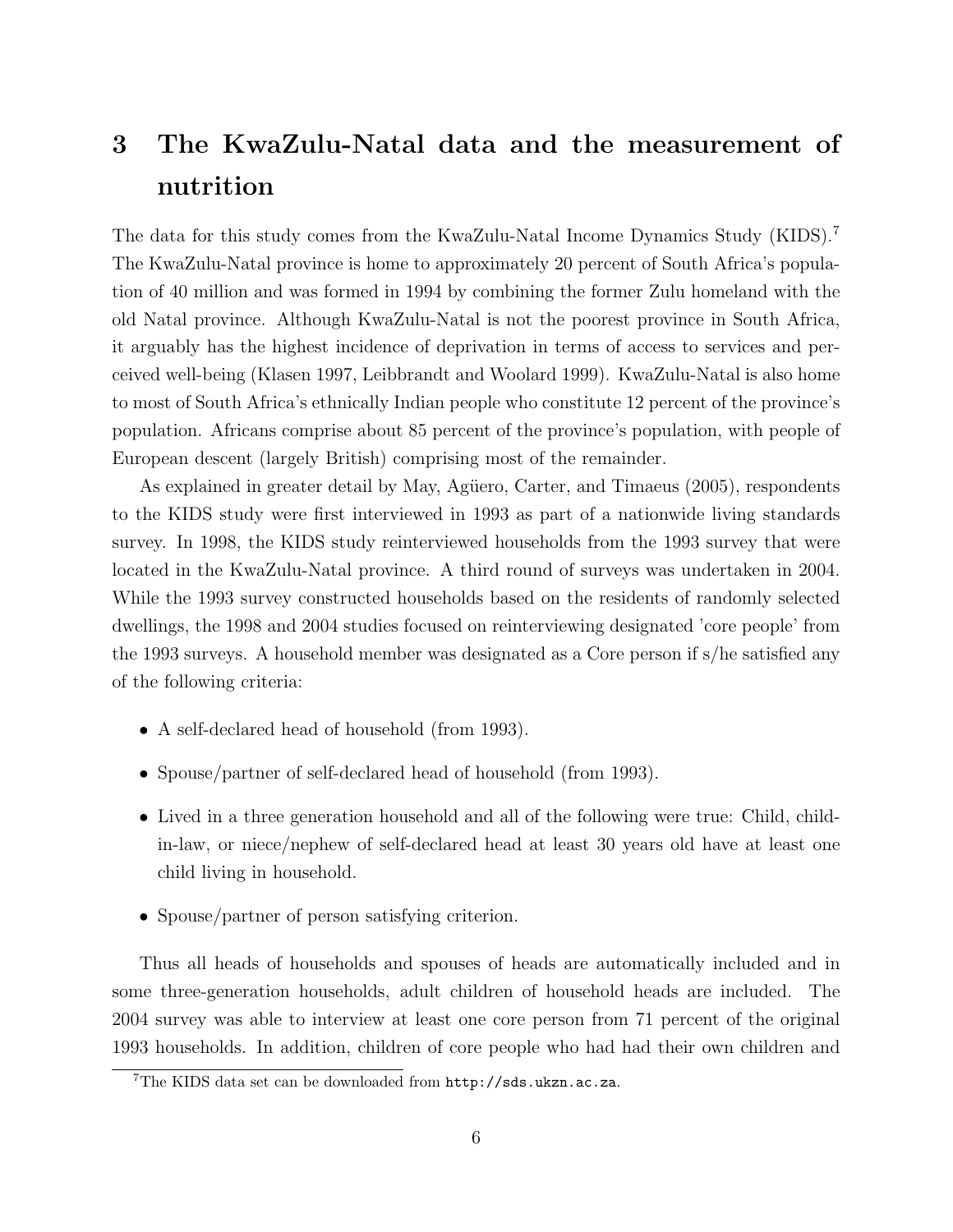established new, separate residences were also interviewed in 2004. The analysis to follow will consider children resident with core people as well as grandchildren of core people now living separately. Note that children who are resident with core people includes grandchildren of the cores whose parents have not established independent residences.

# 3.1 Using height-for-age z-scores to measure the nutritional impact of the CSG

The CSG program issues monthly payments to the care givers of eligible children. Evaluating the impact of such payment flows requires an indicator whose ex post, measurable value reflects the cumulative effects of those flows. School attainment, or amount learned are the kind of after the fact observable stock measures whose values reflect earlier inflows of educational inputs. Similarly, a child's height-for-age z-score can serve as an ex post indicator of nutritional inputs, especially for inputs received during the first three years of life.<sup>8</sup>

Stunting, or short height relative to standards established for healthy populations, is an indicator of long-term malnutrition. Stunting is an indicator of past growth failure. It is associated with a number of long-term factors, including chronic insufficient protein and energy intake, frequent infection, sustained inappropriate feeding practices and poverty. In children under 3 years of age, the effects of these long-term factors may not be reversible (UNICEF 1998, p. 21-23). Put differently, children under 3 are particularly vulnerable to nutritional shortfalls, and the impacts of poor nutrition during the first three years of life are likely to leave a permanent mark on the child's  $z$ -score. We should thus be able to  $ex$ post evaluate the nutritional impact of the CSG by looking at the impact of CSG payments received during the child's 0-3 years of age "window of nutritional vulnerability."

While z-scores offer a promising way to examine the impact of income transfers on nutrition, there are two important differences between z-scores and the household food use or individual food ingestion measures used in much of the nutritional elasticity literature. First, behavioral changes potentially induced by income increases (e.g., the purchase of more food) may not increase height if the child's body is unable to process or effectively use additional nutrients. Thus, a failure to find a response of HAZ to an income increase could either reflect the lack of a behavioral response (*i.e.*, the household purchased no more food), or the inability of individuals to physically transform increased nutritional inputs into improved

<sup>&</sup>lt;sup>8</sup>Z-scores (*z*) are defined as  $z = \frac{h-\bar{h}}{\sigma}$  $\frac{u-\bar{h}}{\sigma_h}$  where h is height,  $\bar{h}$  and  $\sigma_h$  are, respectively, the mean and standard deviation of height given the age.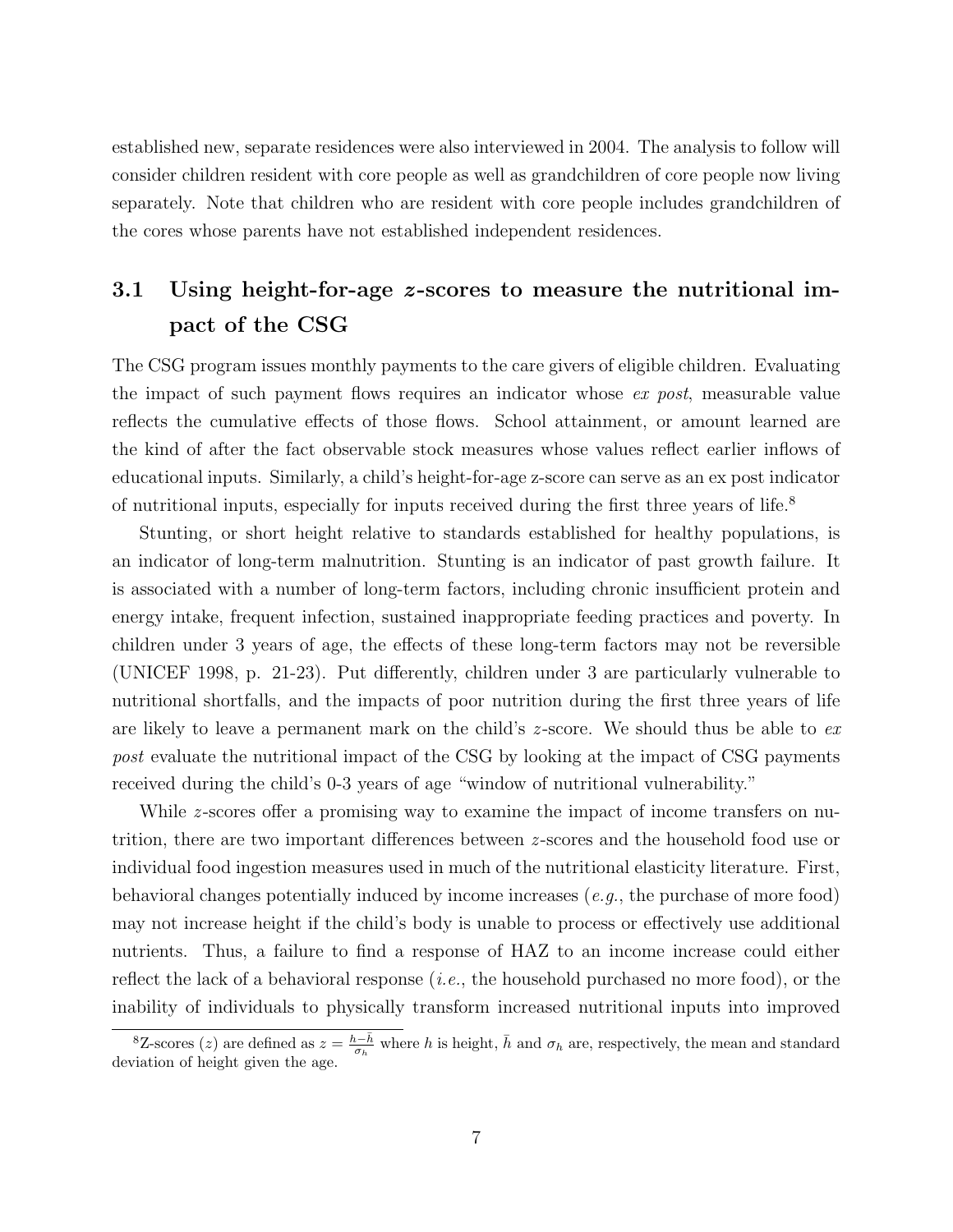nutritional status.<sup>9</sup>

A second difference between an HAZ and food use or intake measures of nutrition concerns the likely extent of measurement error. HAZ simply requires measurement of child height and age. In contrast, measurement error is an important factor when measuring food consumption because in most cases the data is collected retrospectively and the most informed person about food purchases is not always present to answer the survey questions  $(Strauss and Thomas 1998).$ <sup>10</sup> Failure to find significant nutritional elasticities in studies that use food use or intake measures could thus be a problem of noisy data.

While HAZ measures are not free of such errors (Behrman and Deolalikar 1988), the data used here come from a survey where measures of height were taken at least twice and should therefore be quite reliable. As described in the appendix, a child's height was taken twice and the enumerators needed to compare both measures to make sure there the difference never exceed 0.5cm. In Table 1 we show that the mean absolute difference of the two measures is 0.015. The median difference is zero for all cases and only two children have measures that differ in more than 0.5cm. These results support the idea that measuring nutrition using HAZ is subject to a minimal level of measurement errors.

Before turning to the analysis, one final comment is warranted. While the analysis here will attempt to measure the impact of CSG support received during the critical first three years of the child's life, this analytical choice does not mean that CSG support outside this three year window is unimportant. Indeed, it might be quite critical. However, it is the likely irreversibility of early nutritional effects that make it more likely that we can with greater confidence and accuracy measure the impact of the CSG using only information on early treatment.

<sup>9</sup>Nutritionists discuss how many nutrients the human body can absorb from food compared to preformed nutrients (i.e., fortified foods or pharmaceutical supplements). For example, Penniston and Tanumihardjo (2006) discuss the case of vitamin A (or  $\beta$ -carotene) where the absorbtion rate is 70-90% from preformed vitamin A but only between 20-50% from regular food. For the latter, the rate of absorbtion depends on dietary and non dietary factors.

<sup>&</sup>lt;sup>10</sup>In addition, in many studies, the constructed variable is not "nutrient intake" but rather "nutrients" available" as acknowledge by Subramanian and Deaton (1996) among others. The main problem here is that a non negligible part of the purchased (or cooked) food is lost or wasted, leading to an overstatement of intake. Also, obtaining nutrient availability from food consumption is more complicated for items such as food away from home, affecting especially households with higher income or those in urban areas. Finally, this transformation also is affected by issues such as the quality of the food purchased (Behrman and Deolalikar 1988). Food quality is rarely included in household surveys.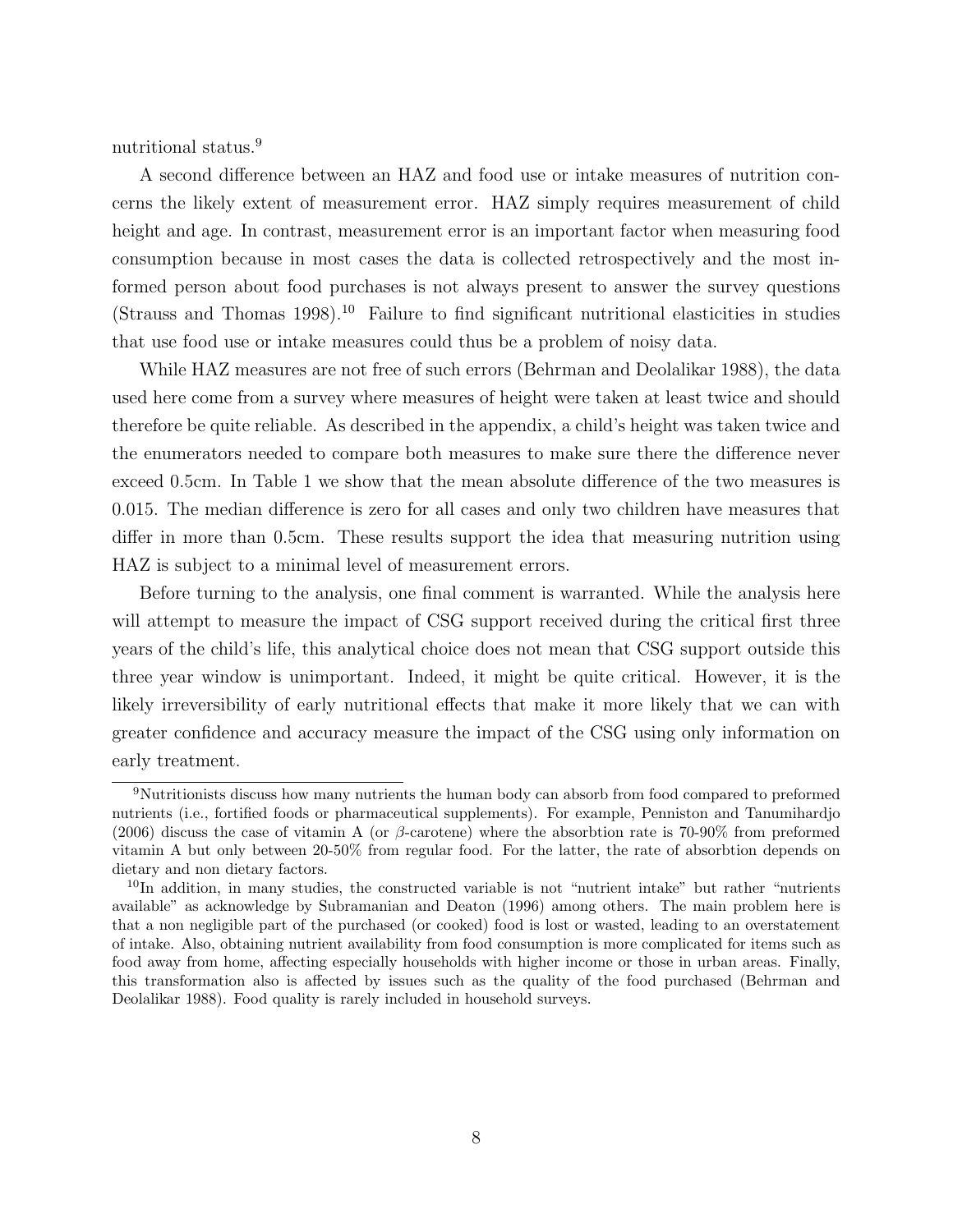| Year of                             | Gender      |       |       |  |  |
|-------------------------------------|-------------|-------|-------|--|--|
| $\rm birth$                         | <b>Boys</b> | Girls | Total |  |  |
|                                     |             |       |       |  |  |
| 1997                                | .023        | .008  | .016  |  |  |
| 1998                                | .011        | .031  | .021  |  |  |
| 1999                                | .015        | .019  | .017  |  |  |
| 2000                                | .018        | .013  | .015  |  |  |
| 2001                                | .011        | .013  | .012  |  |  |
| 2002                                | .014        | .011  | .013  |  |  |
| 2003                                | .016        | .011  | .013  |  |  |
|                                     |             |       |       |  |  |
| Total                               | .015        | .016  | .015  |  |  |
| Absolute differences in centimeters |             |       |       |  |  |

Table 1: Differences in height measures, by age and gender

### 3.2 Descriptive statistics

Table 2 presents descriptive statistics regarding children, their caregivers and the child support grant using the KIDS data. Reported in Table 2 are data on all age-eligible children. Children are grouped according to whether or not they received CSG support during the critical 3 year window from birth to 36 months of age. Had the CSG program been experimentally rolled out as was Mexico's Progresa program (see Behrman and Hoddinott 2005), then evaluation of treatment effects by comparing the treated and the not-treated would be relatively simple. However, the South African CSG was not implemented with an experimental design. As shown in the table, non-treated children can be grouped into three categories: those that received child support grant only after they were 3 years old (321 children); those who had applied for CSG support, but who had their applications rejected or had not yet received benefits by the time of the survey (154 children); and, those for whom CSG applications were never made (886 children).

The latter group of non-applicants is clearly suspect as an adequate control group given that the CSG is a means-tested program. As can be seen, household per-capita expenditures are 40% higher on average for this group compared to all other groupings in the table.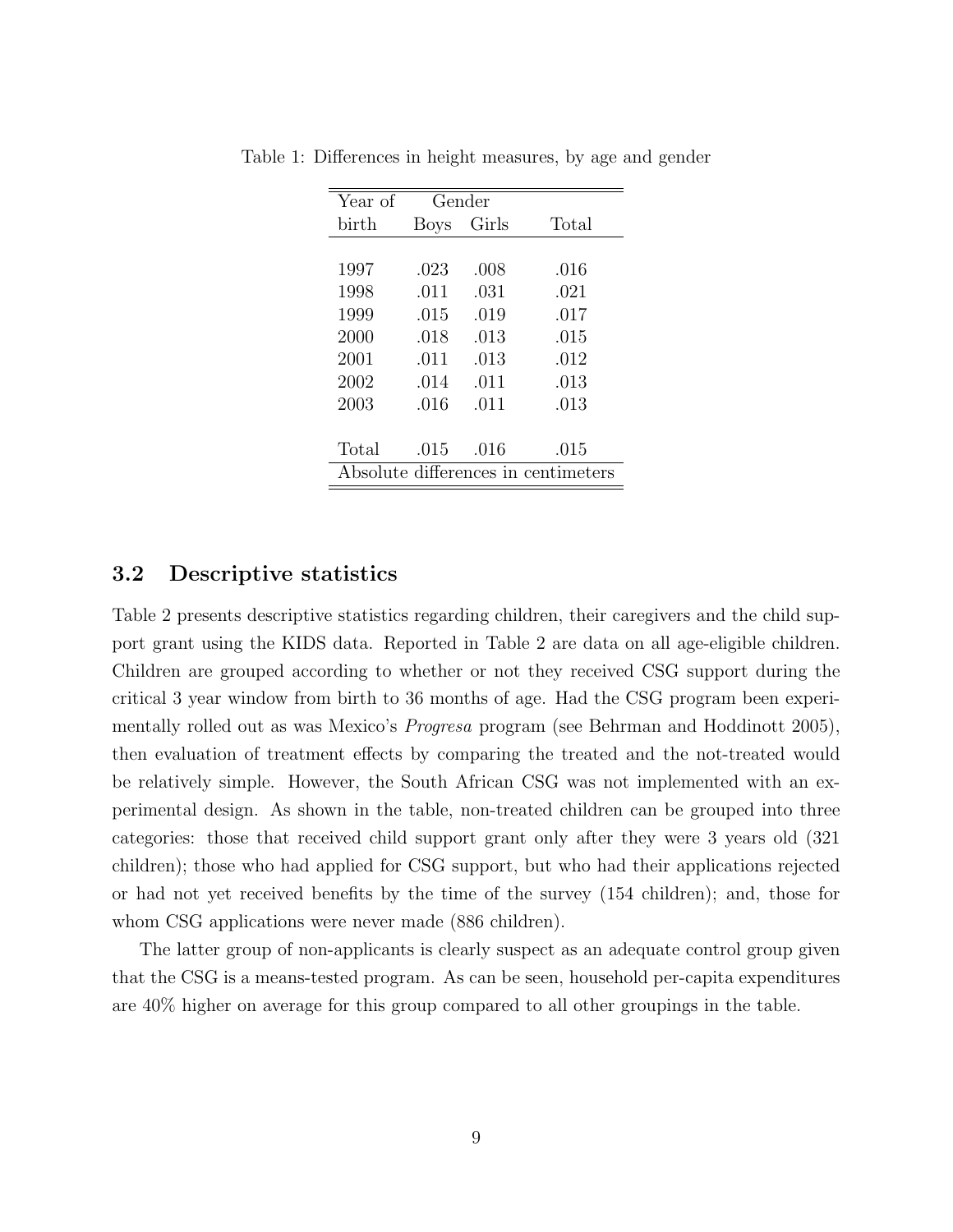|                                             |                                             |                                                                                      | Treated in 3 Year Window |                                                                                                               | Not Treated                                                                                                                   |                                                                 |
|---------------------------------------------|---------------------------------------------|--------------------------------------------------------------------------------------|--------------------------|---------------------------------------------------------------------------------------------------------------|-------------------------------------------------------------------------------------------------------------------------------|-----------------------------------------------------------------|
|                                             |                                             | $\it{Coverage}$                                                                      |                          |                                                                                                               |                                                                                                                               |                                                                 |
|                                             | All                                         | Low                                                                                  | High                     |                                                                                                               |                                                                                                                               | $Beneficiaries$ Applicants Non-applicants                       |
| $The at ment$                               |                                             |                                                                                      |                          |                                                                                                               |                                                                                                                               |                                                                 |
| Exposure (% life)                           |                                             |                                                                                      |                          |                                                                                                               |                                                                                                                               |                                                                 |
| Window ( $\%$ life under 3)                 | $\frac{1}{6}$                               | $34\atop-18$                                                                         | 63<br>61                 | $\frac{24}{9}$ $\circ$                                                                                        | $\circ$                                                                                                                       | $\circ$                                                         |
| Child Characteristics                       |                                             |                                                                                      |                          |                                                                                                               |                                                                                                                               |                                                                 |
| HAZ 2004                                    |                                             | $0.93$<br>2.4                                                                        | $0.75$ $2.7$             | $0.91$<br>$6.2$                                                                                               |                                                                                                                               | $0.83\,$                                                        |
| Age in 2004                                 | $0.84$<br>2.5                               |                                                                                      |                          |                                                                                                               | $\begin{array}{c} 1.08 \\ 6.1 \end{array}$                                                                                    | 6.9                                                             |
| Caregiver Characteristics                   |                                             |                                                                                      |                          |                                                                                                               |                                                                                                                               |                                                                 |
| Per-capita Household Expenditure            |                                             |                                                                                      | $340003507.502122$       | $\begin{array}{c} 335 \\ 1369 \\ -3 \\ 96.2 \\ \end{array} \begin{array}{c} 41 \\ 42.7 \\ 6.7 \\ \end{array}$ |                                                                                                                               | $\frac{461}{91.8}$<br>$\frac{46}{46}$<br>$\frac{8}{6.3}$<br>6.3 |
| Application Delay (days)                    | 3303 34.5<br>329 34.5<br>50.1<br>7.7<br>245 | $\begin{array}{c} 321 \\ 456 \\ 0.2 \\ 95.5 \\ 39 \\ 48.4 \\ 7.4 \\ 123 \end{array}$ |                          |                                                                                                               | $\begin{array}{c} 323 \\ 1448 \\ 39.9 \\ 96.0 \\ \end{array} \hspace{1.7cm} \begin{array}{c} 48 \\ 48 \\ 25.3 \\ \end{array}$ |                                                                 |
| delay)<br>Eagerness ( $%$ deviation average |                                             |                                                                                      |                          |                                                                                                               |                                                                                                                               |                                                                 |
| Female $(\%)$                               |                                             |                                                                                      |                          |                                                                                                               |                                                                                                                               |                                                                 |
| Age                                         |                                             |                                                                                      |                          |                                                                                                               |                                                                                                                               |                                                                 |
| Unemployed $(\%)$                           |                                             |                                                                                      |                          |                                                                                                               |                                                                                                                               |                                                                 |
| Education (yrs.)                            |                                             |                                                                                      |                          |                                                                                                               |                                                                                                                               |                                                                 |
| Number of Observations                      |                                             |                                                                                      |                          |                                                                                                               | 154                                                                                                                           |                                                                 |
|                                             |                                             |                                                                                      |                          |                                                                                                               |                                                                                                                               |                                                                 |
| <b>Rand</b> per-month                       |                                             |                                                                                      |                          |                                                                                                               |                                                                                                                               |                                                                 |

Table 2: Descriptive Statistics by CSG Treatment Status Table 2: Descriptive Statistics by CSG Treatment Status

10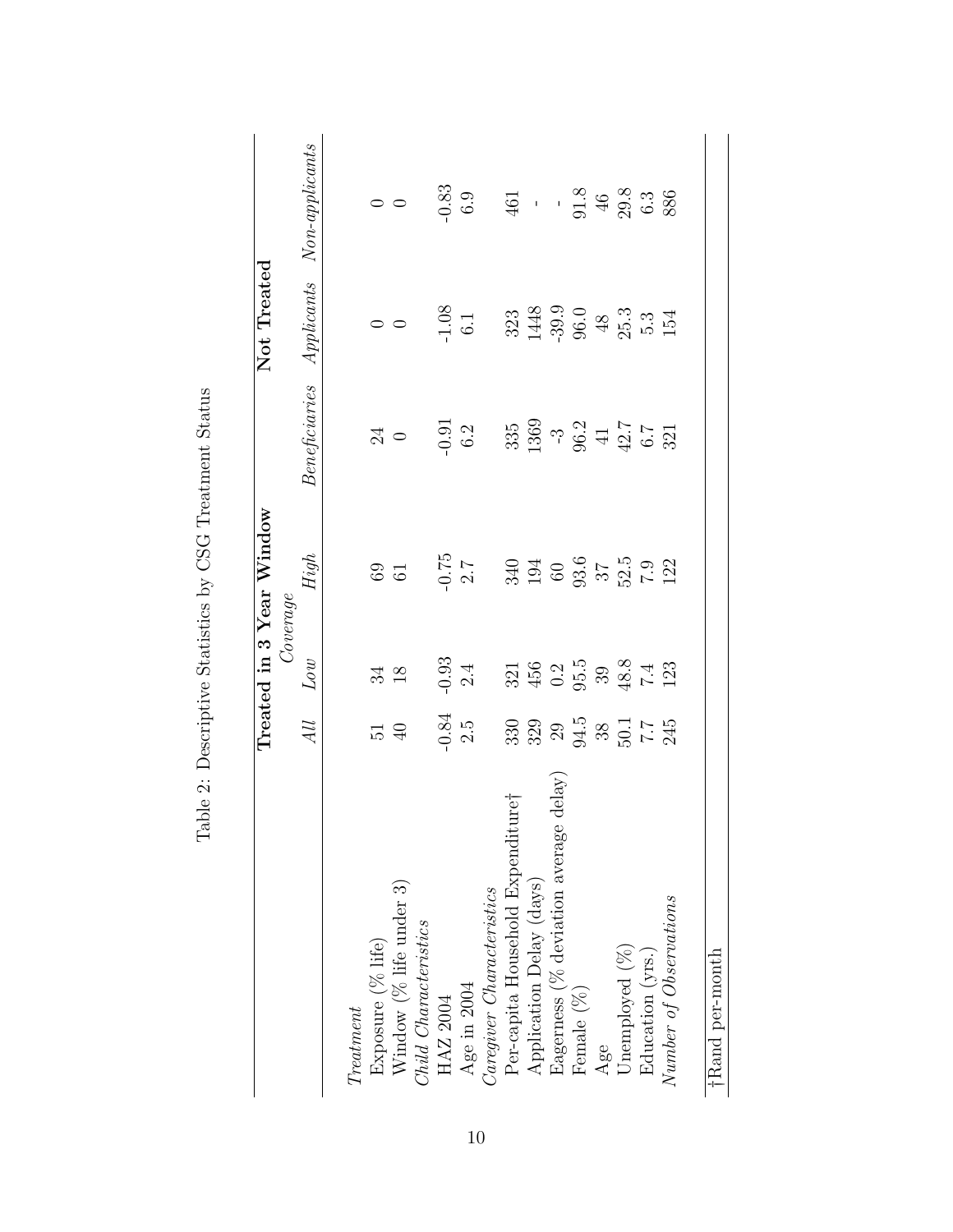However, the other two groups of non-treated children appear more promising as a comparator group around which to build an analysis. Household expenditures are quite similar between these groups and treated children. Indeed, other studies (see for example Angrist 1998) have used rejected applicants as relevant control group.<sup>11</sup>

Looking at Table 2, the descriptive statistics hint at what such a comparison might reveal. Child  $z$ -scores are higher for treated children  $(-0.84)$  versus the beneficiary and applicant groups of non-treated children (-0.91 and -1.08, respectively). However, a closer look at the data reveal that fewer than 10 of the 154 non-beneficiary applicants are actually rejected applicants. The others are still in process and are perhaps better described as tardy applicants. As reported in Table 2, caregivers for this group of children on average delayed application by nearly 1500 days after the child became eligible. Note that this figure is nearly four-times higher than the average delay for beneficiary children. A similar observation applies to beneficiary children who did not receive CSG support during the first three years of their lives.

While the height-for-age (HAZ) *z*-scores for applicant and non-treated beneficiary children are lower than those for treated children, it is unclear whether this difference is the result of the CSG treatment received by the latter, or whether the long delay in application by the non-beneficiary applicant signals something about the caregivers of the former group (e.g., their preferences, family organization or childrearing skills). This observation of course questions the adequacy of these individuals as a control group for the purposes of impact analysis. However, it also hints at a possible resolution of the problem using the information on application delay.

#### 3.2.1 CSG rollout and caregiver eagerness

There are at least two forces at work shaping the application delay for any child. The first is the characteristics of the child's caregiver and the family environment. The second is the effective rollout of the program in the child's community relative to the child's birth or eligibility date.

While the CSG program was announced nationally in mid-1998, it took time for information on the program to filter down to all communities. The average delay in application was initially high, dropping off to a lower level as the program became better known (Case, Hosegood, and Lund 2003). While the program was not purposefully rolled out differently across

 $11$ The key idea idea here is that the selection is based on observables. The information used to select candidates allows the researcher to identify the set of covariates that explain participation in a "program."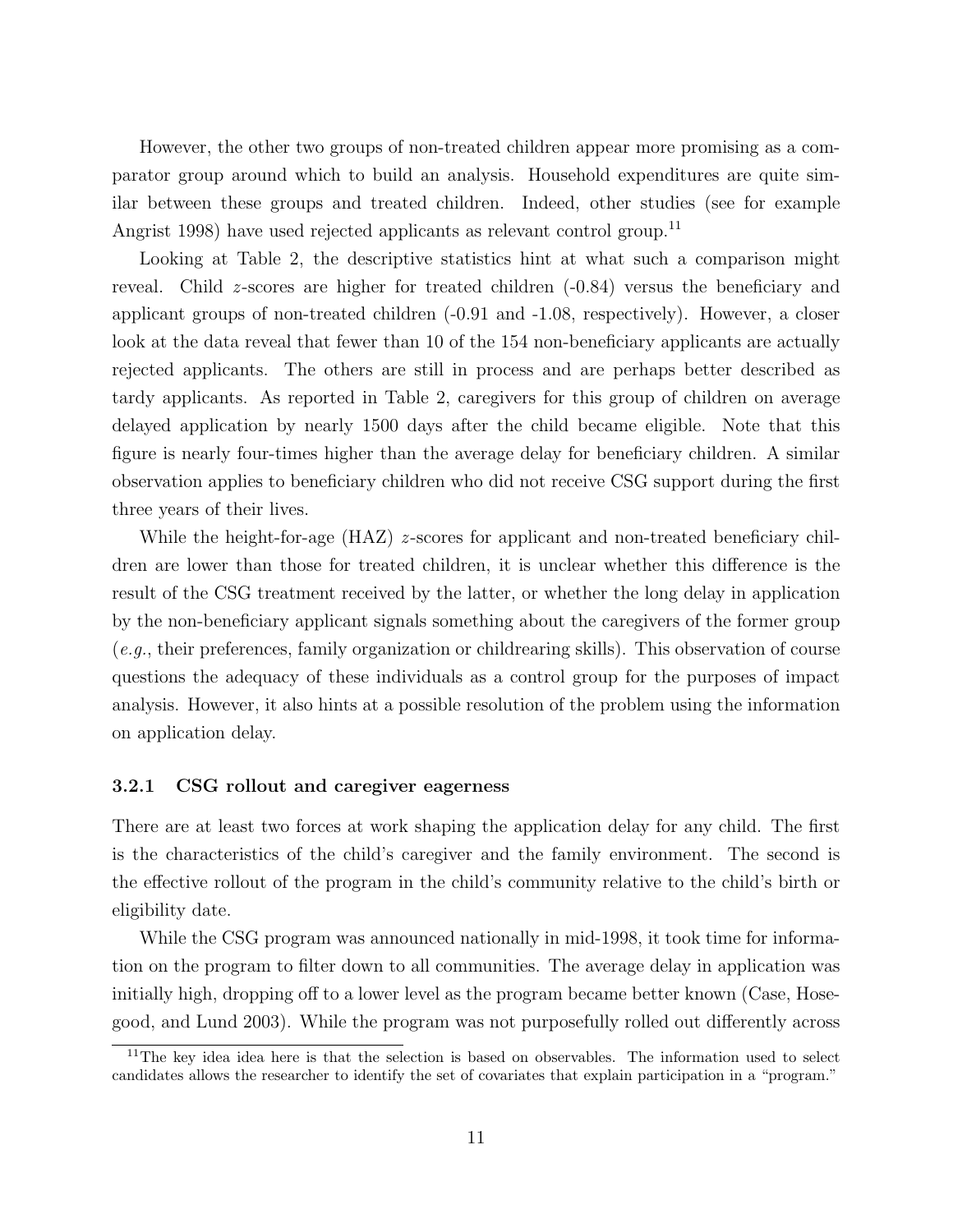communities (unlike the Brazilian Bolsa Escola program discussed by Arends-Kuenning, Fava, Kassouf, and de Almeida (2005)), we might anticipate that the program uptake might have been quicker in urban and less-isolated rural areas.

These observations suggest that a better indicator of latent caregiver characteristics might be not the gross delay in CSG application, but deviation from the average delay for children in the same age and locational cohort. Figure 1 displays the results of such an analysis. The horizontal axis displays the date the child became eligible for the CSG grant (measured as number of days since the 1998 creation of the program). An eligibility date of zero means that the child was already born (and under age 7) when the program was announced. An eligibility date of 1500 means that the child was born 1500 days after the program was created. Projected onto the figure are the actual data points.

The vertical axis in figure 1 shows the delay in application. The non-parametric fit (displayed as a solid line) shows that as expected, average application delay dropped off sharply as eligibility date increased. For children immediately eligible for the program when it was announced, it took an average 1500 days (roughly 4 years) before caregivers applied for the grant. By the time of the survey in 2004, newly born children were on average being enrolled in the program in less than a year.

However, this very short application delay of the youngest children likely understates the eventual application delay as there were younger children yet to be enrolled at the date of the survey. To control for this problem, a quadratic OLS fit of the application delay was done using only data on children born two years or more before the survey date (those data points to the left of the vertical line in figure 1). This two year cut-off is consistent with the study by Case, Hosegood, and Lund (2003) who show that by 2002, the CSG take-up rate for an age cohort leveled off at 40% within two years of birth (recall that the CSG program was originally designed to service 30% of the population). Cohort enrollment rates are somewhat higher in the KIDS data. By the survey date in the second quarter of 2004, roughly 60% of the cohorts born in 1998, 1999, 2000, and 2001 had applied for the CSG. The take-up rate for the 2002 cohort was slightly lower at 55%.

These parametric estimates (which allowed the relationship to differ between urban and rural areas) indicate that the application delay levels off at about 255 days in both urban and rural areas. This long-run expected application delay level is estimated to have been reached 1.5 years earlier in urban areas than in rural areas. Figure 1 illustrates the expected application delay for children in urban areas (the dashed line), as well as the horizontal longrun expected delay line. The expected delay in rural areas is nearly parallel to the urban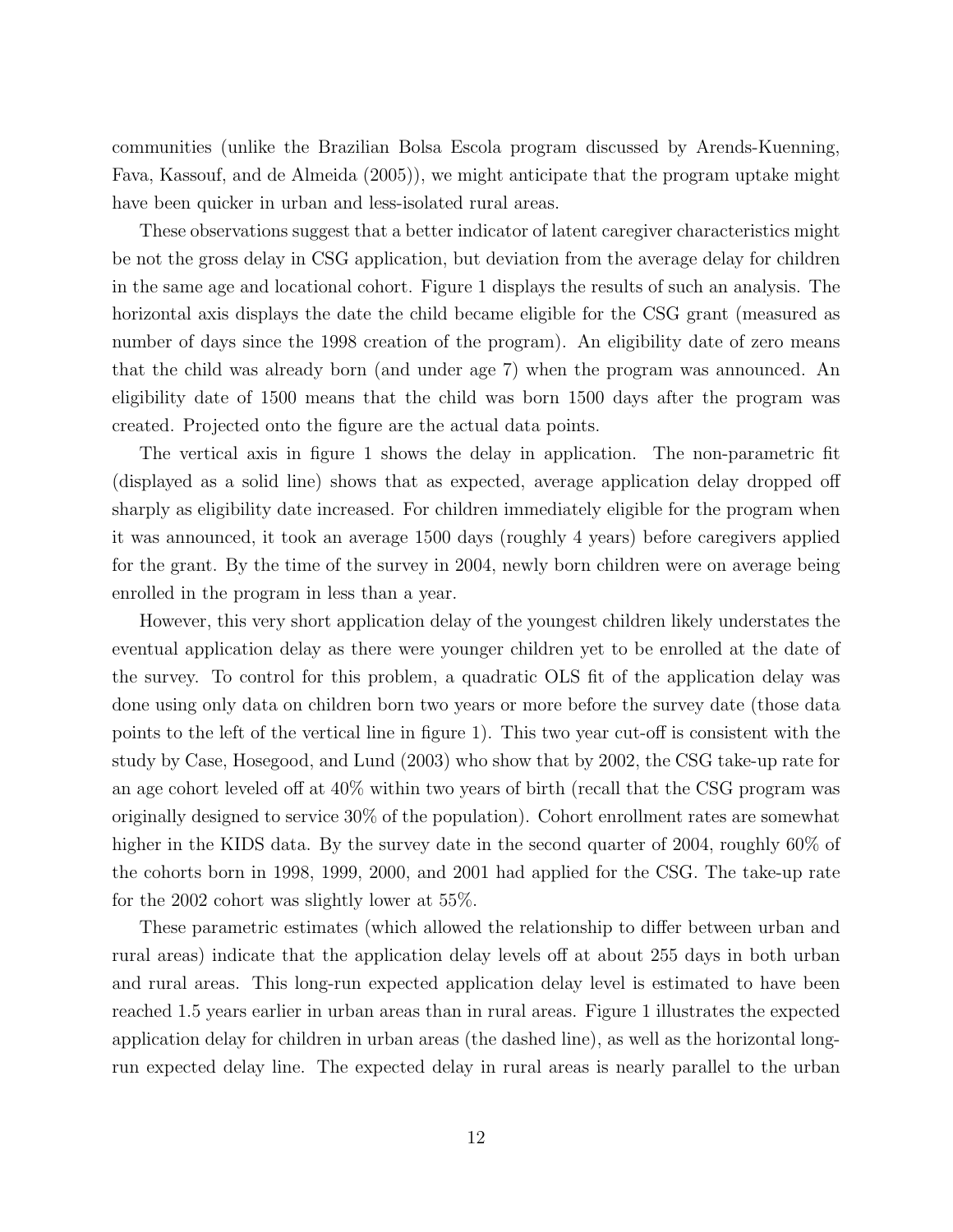Figure 1: Standardized Eagerness



line, but shifted to the right.

Using these estimates, an expected application delay was calculated for each child in the KIDS data set based on their date and location of birth.<sup>12</sup> An eagerness variable, defined as the percent deviation in application for a child compared to the average delay expected for the child's age and locational cohort, was then calculated for each child. Positive eagerness values mean extra-eager caregivers, while negative values indicate less-eager or tardy caregivers.

Table 2 reports information on these standardized eagerness measures. As can be seen, non-treated children come from less eager families than do treated children. The average treated child has an eagerness score of 29% (i.e., they applied 29% earlier than the average of their cohort). CSG beneficiaries who did not receive any CSG treatment during the first three years of life applied with the near normal delay on average (-3% eagerness), whereas the applicant group that had not yet received any CSG payments by the survey date are shown to be tardy, with an average eagerness score of -40%.

 $12$ Children born after the date when eagerness fell to its minimum value were assigned the asymptotic eagerness value as their expected application delay.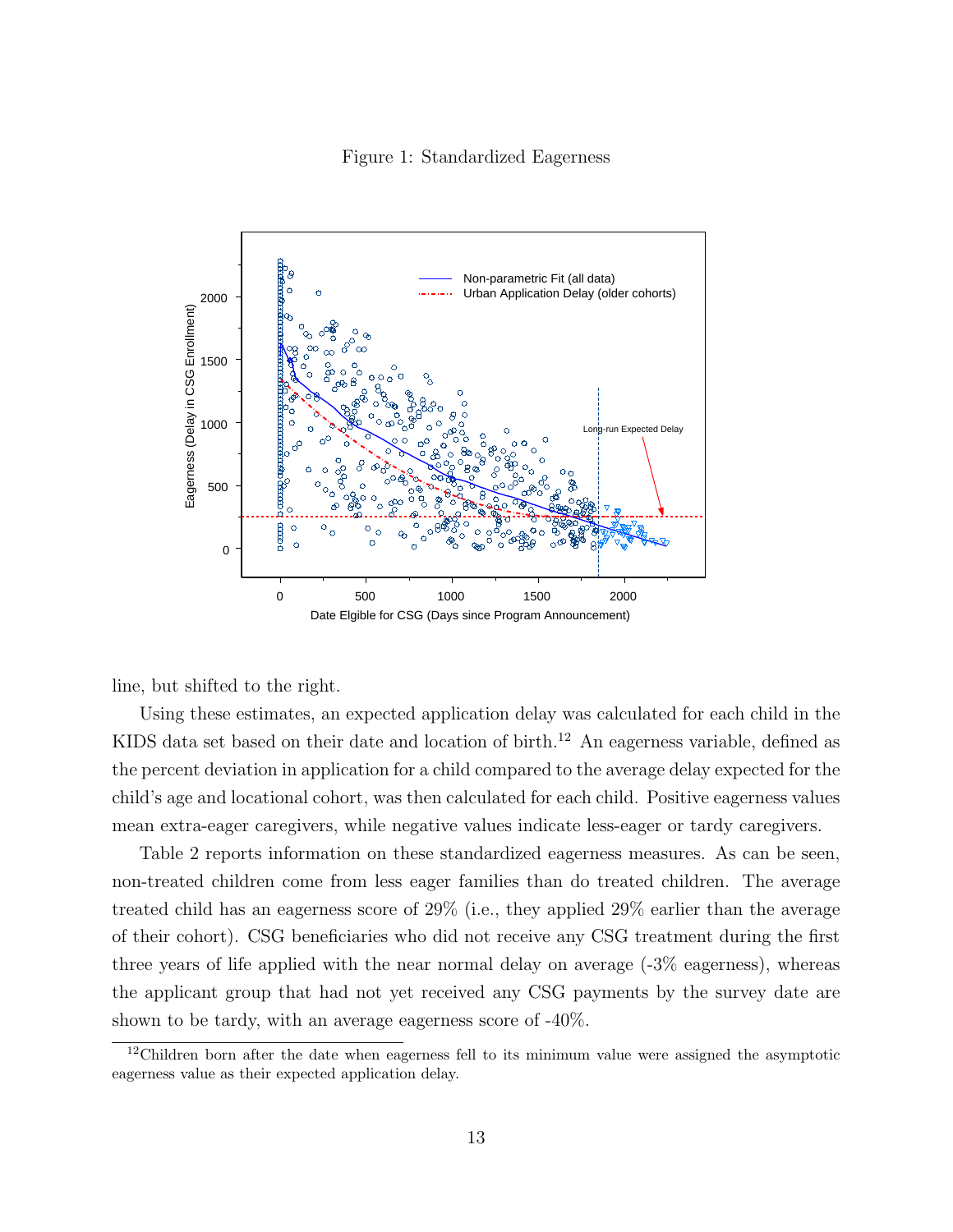These eagerness figures thus suggest that the non-treated, potential control groups are different than the beneficiary group. It also suggests that the eagerness measure can be used to control for latent caregiver and family characteristics.<sup>13</sup> Using this idea, we will devise an identification strategy built around the notion that conditional on eagerness, the extent of CSG treatment should be random (related only to the accidents of birth time and location) and hence orthogonal to the expected effect of the treatment.

#### 3.2.2 Changes in health services infrastructure

Using program roll-out to generate variation in treatment does, however, mean that children born in later cohorts will be more likely to have more extensive treatment. While the period under investigation is relatively brief, this strategy does raise concerns that later cohorts may also enjoy better access to clinics and other health facilities, creating a spurious correlation between treatment and other nutrition-promoting interventions. While later econometric analysis will employ several methods to control for these other effects, an initial descriptive look at the possible magnitude of this problem is warranted.

The 2004 KIDS survey included a community questionnaire in which local leaders were asked their perceptions about the quality of local services in both 1999 and 2004. Table 3, organized as a transition matrix, with 1999 perceptions defining the rows and 2004 perceptions the columns, shows a preponderance of stasis (the bolded main diagonal of the matrix) or even deterioration in the perceived quality of local health services. While there are a few communities where services may have improved (the upper triangle of the transition matrix), these data suggest if anything that later cohorts of children may have had access to poorer quality health services. Given that these communities have been hit hard by increasing numbers of HIV/AIDS-related illnesses and deaths, this apparent deterioration in health services may be the result of a health care system that has been overwhelmed by these new demands.

The community questionnaire also asked about the main improvements in the community since 1999. Corroborating the evidence that health services have not been generally improving over the period of the CSG grant, only 6% of communities identified hospitals and clinics as the most improved service since 1999, and another 4.7% and 6.4% listed them as the second and third most improved service. These numbers are much lower than for primary school (27.3%, 21.5% and 4.8%, respectively) and for the supply of electricity (12.1%,

 $13$ In a simple regression analysis of z-scores, the coefficient of the eagerness is positive and highly significant even in the presence of other covariates, including CSG treatment.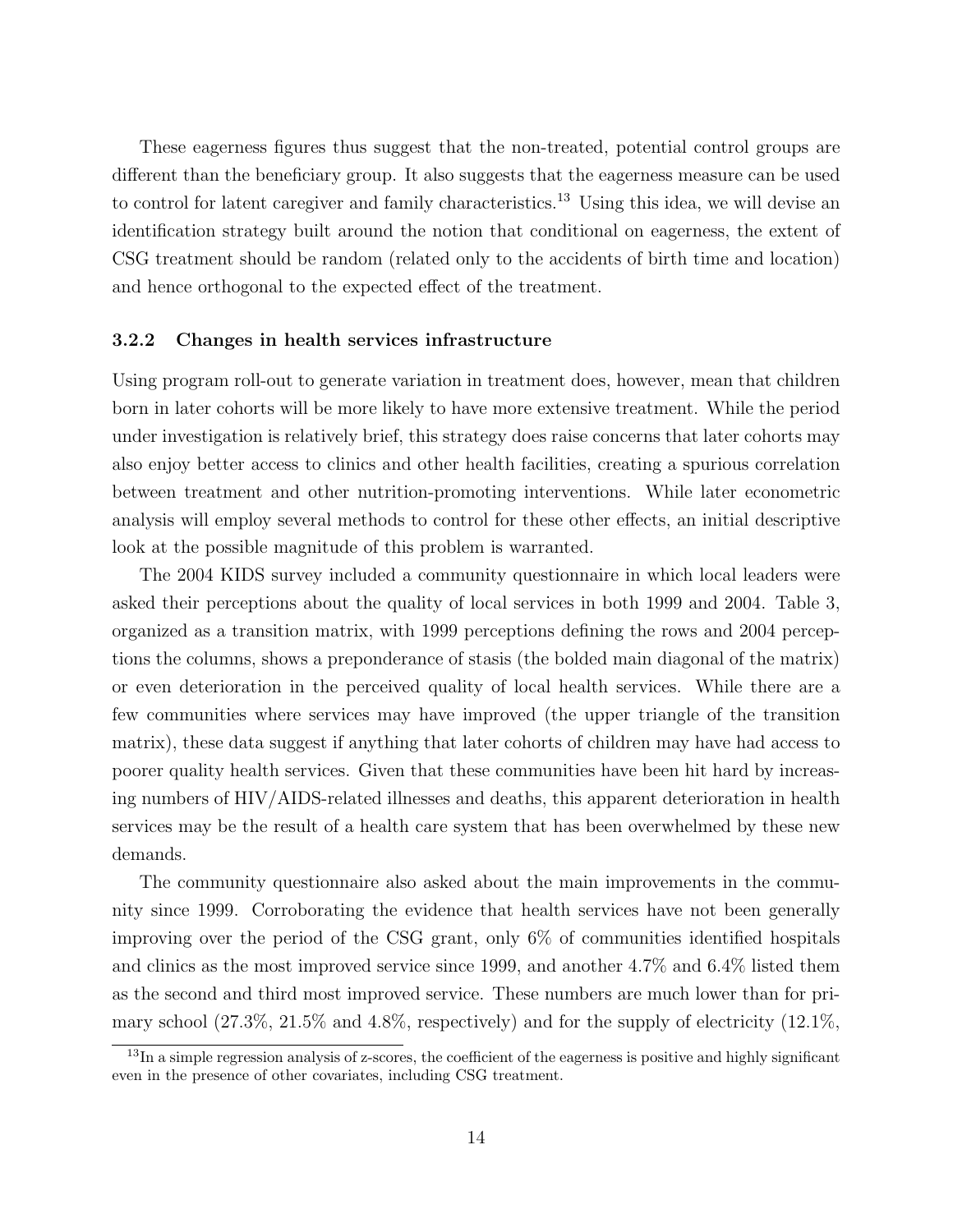|                                                                            | 2004       |         |         |       |          |  |  |
|----------------------------------------------------------------------------|------------|---------|---------|-------|----------|--|--|
| 1999                                                                       | V. unhappy | Unhappy | Neutral | Happy | V. happy |  |  |
| Very unhappy<br>$(10~\mathrm{commurities})$                                | 40.0       | 10.0    | 20.0    | 10.0  | 20.0     |  |  |
| Unhappy<br>$(11$ communities)                                              | 0.0        | 54.6    | 18.2    | 27.3  | 0.0      |  |  |
| Neutral<br>$(6$ communities)                                               | 33.3       | 33.3    | 16.7    | 16.7  | 0.0      |  |  |
| Happy<br>$(23$ communities)                                                | 34.8       | 43.5    | 4.4     | 17.4  | 0.0      |  |  |
| Very happy<br>(2 communities)                                              | 50.0       | 50.0    | 0.0     | 0.0   | 0.0      |  |  |
| Source: 2004 KwaZulu-Natal Income Dynamics Study, Community questionnaire. |            |         |         |       |          |  |  |

Table 3: Perception about hospitals and clinics services: 1999, 2004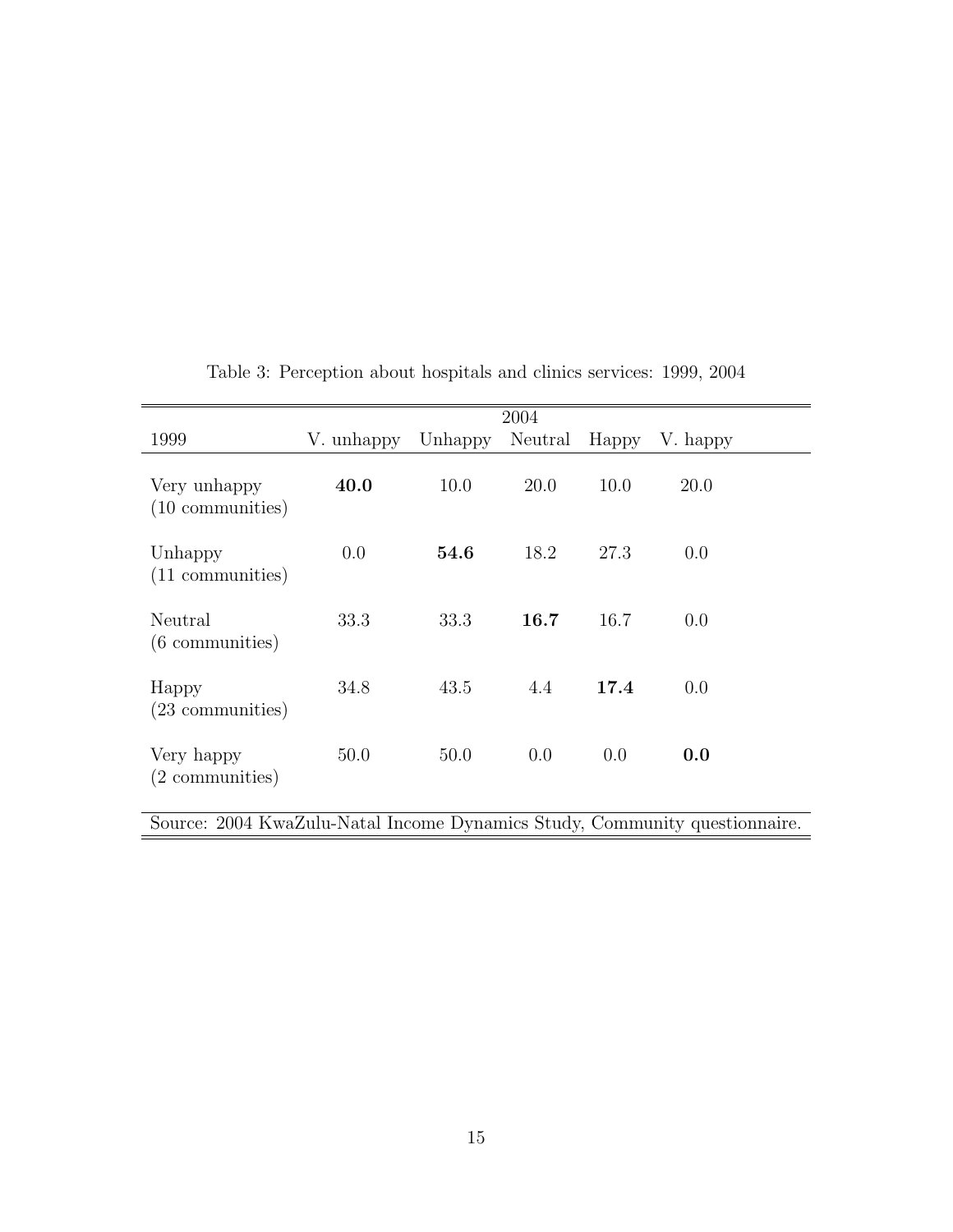20.0% and 12.7%, respectively). While these issues deserve further attention, at a descriptive level at least the evidence suggests if anything that complementary health care services have deteriorated for children in the later birth cohorts who have received higher levels of CSG support.

#### 3.2.3 Binary versus continuous treatment measures

We are now in a position to consider alternative ways to study the impact of CSG payments during the first three years of life on child health. One approach would be to consider CSG support during the critical 36-month window as a binary treatment. Matching or scoring methods, which used eagerness as a key matching or control variable, could then be implemented.<sup>14</sup>

However, a weakness of this binary treatment approach is that it would classify all treated beneficiaries in the same way, despite the fact that some children have received CSG support for nearly 100% of their life under 36 months, while others have received benefits for a small fraction of their lives. As the descriptive statistics in Table 2 show, the extent of treatment received by children varies substantially among the treated group. Splitting the treated around the median treatment level, we see that the low treatment group has averaged 18% of their early life covered by CSG support, whereas the average treatment level is 61% for the high treatment group. One might expect that the cumulative impact of CSG support for the latter group should be larger, and indeed, the z-scores for this group are -0.75, as compared to -0.93 for the low treatment cohort. Treating these two groups as the same, as a binary approach would do, thus seems likely to understate the potential effect of full CSG treatment.<sup>15</sup>

As developed in the next section, we thus propose to analyze the CSG as a continuous treatment program, achieving identification of program effects by exploiting variation of treatment amongst the subset of treated children. As with the binary analysis, the key identifying assumption will be that conditional on observables (including eagerness), variation in treatment status is the result of random factors related to child age and program roll-out.

<sup>&</sup>lt;sup>14</sup>Given the available panel data, another option would be to use anthropometric measures from earlier rounds of the KIDS data to underwrite a difference-in difference analysis. Unfortunately, there are only 87 beneficiary children for whom we have anthropometric data in both 1998 and 2004, and 323 non-beneficiary children. Making matters worse, children in this panel sub-sample are by definition older and very few of them (4) received any CSG support during the critical first three years of their lives.

<sup>&</sup>lt;sup>15</sup>In fact when binary methods were used we were not able to identify a significant treatment effect of the CSG (full results are available upon request from the authors).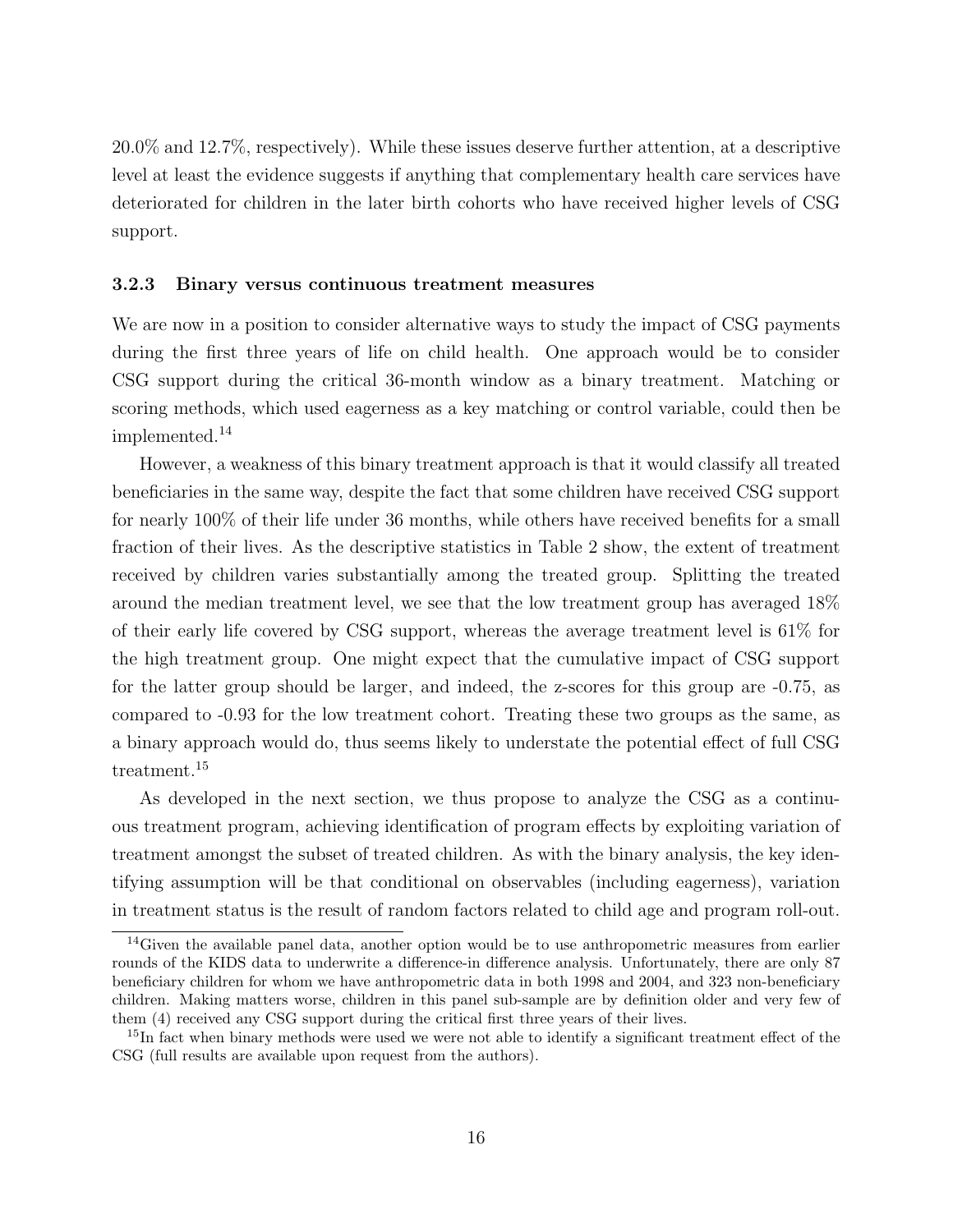# 4 Continuous treatment estimates of the impact of the CSG on nutrition

It is common in the literature of program evaluation to measure the treatment as a binary variable (see for example Blundell and Costa-Dias 2002, Imbens 2004, Heckman, Ichimura, and Todd 1998). Individuals or villages, either received the treatment or not, regardless of the length of the doses. However, the lack of a randomized design in the CSG means that selection into treatment is not random and that the extent of treatment among the treated is not uniform. In this section we evaluate the impact of the CSG when the treatment is defined as a continuous variable using the recent developments by Hirano and Imbens  $(2004)$ .<sup>16</sup>

#### 4.1 Econometric approach

The intuition behind the Hirano and Imbens estimator is most easily explained with the empirical example used by these authors. In their study, Hirano and Imbens (2004) use their continuous treatment estimator to evaluate the impact of lottery winnings on labor supply of the "treated" population of lottery winners. The treatment dosage (size of lottery winnings) is clearly randomly distributed amongst lottery winners, satisfying a general unconfoundedness condition that treatment dosage is orthogonal to the outcomes of interest (e.g., leisure-seeking individuals were no more likely to receive large winnings than were those who wanted lottery winnings to start a new business and work more hours). When this unconfoundness assumption is fulfilled, identification of treatment effects should be relatively straightforward and credible. However, in the empirical analysis of Hirano and Imbens (2004), the random distribution of treatment is disrupted by non-random survey response problems (their completed sample is biased towards winners of smaller lottery prizes). Their key contribution is to show how to integrate other covariates into the analysis when the observed treatment is not purely randomly distributed.

Formally, consider a random sample of individuals indexed by i where  $i = 1, \ldots, N$ . Let  $d \in \mathcal{D}$  denote the dosage (in our case, the extent of CSG treatment during the child's first 36 months of life). For each i there is a set of potential outcomes,  $Y_i(d)$ , which capture i's response to a *dose*. In our case,  $Y_i(d)$  is the treated child's HAZ score. When the dose is binary then  $\mathcal{D} = \{0, 1\}$ , but for the purpose of our paper we consider the continuous treatment case where  $\mathcal D$  lies in the interval  $[d_0, d_1]$ . For each unit i we observe a set of

<sup>&</sup>lt;sup>16</sup>Alternative approaches for non-binary treatment include Imbens (2000) for categorical treatments. See also Behrman, Cheng, and Todd (2004).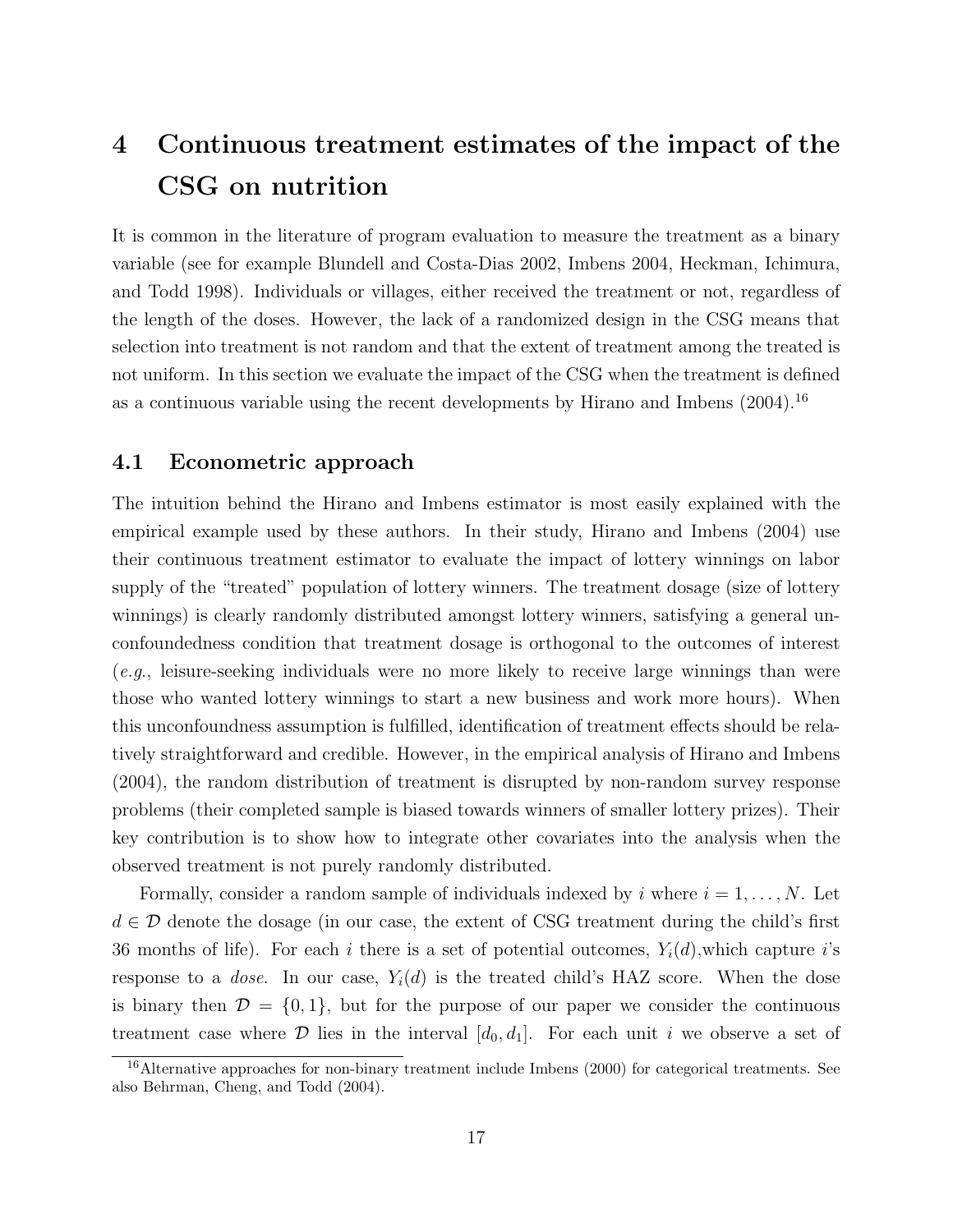covariates  $X_i$ , the level of the treatment received,  $D_i \in [d_0, d_1]$ , and the corresponding outcome  $Y_i = Y_i(D_i).^{17}$ 

Let the average dose-response function at d be described by  $\mu(d) = E[Y_i(d)]$ . We are interested in estimating the average gain on height-for-age from receiving the CSG for a fraction  $d$  of the window compared to a smaller reference dose,  $\ddot{d}$ . Thus, our impact measure of interest is:

$$
\theta(d) = \mu(d) - \mu(\tilde{d}) = E[Y_i(d)] - E[Y_i(\tilde{d})] \qquad \tilde{d}, d \in \mathcal{D}.
$$
\n(1)

To keep the notation simple, we will drop the *i* subscript until the estimation section. The key assumption of the method suggested by Hirano and Imbens (2004) is a generalization of the unconfoundedness assumption found in the binary treatment literature. The central idea is that after adjusting for differences in a set covariates  $X$  all biases in the comparison and treatment groups is removed. The authors capture this assumption as follows (p. 74):

#### Assumption 1 (Gen. Weak Unconfoundedness)  $Y(d) \perp D | X \forall d \in \mathcal{D}$ .

In other words, conditioning on the covariates the extent of treatment is random, unconfounded with any unobserved factors that might effect the extent of treatment (and outcomes)

While this unconfoundedness assumption is obviously met in the case of the lottery winnings studied by Hirano and Imbens (2004), our key identification assumption here is that conditional on eagerness (and other observable characteristics), the extent of early life CSG treatment or dosage is random, depending only on the child birthdate and local program roll-out. Unless childbirth decisions were postponed by more ardent caregivers (in anticipation of the CSG), this assumption should be met. Such postponement is exceedingly unlikely, however, as the program was announced in mid-1998 and in principal available to all eligible children at that date. Put differently, anyone with immediate knowledge of the program would have been positioned to benefit from it immediately and would have had no incentive to postpone childbearing.

Following Hirano and Imbens, the next step is to define the "generalized propensity score" or GPS.

<sup>&</sup>lt;sup>17</sup>With continuous treatment several restrictions apply to the probability space. See Hirano and Imbens (2004) for details.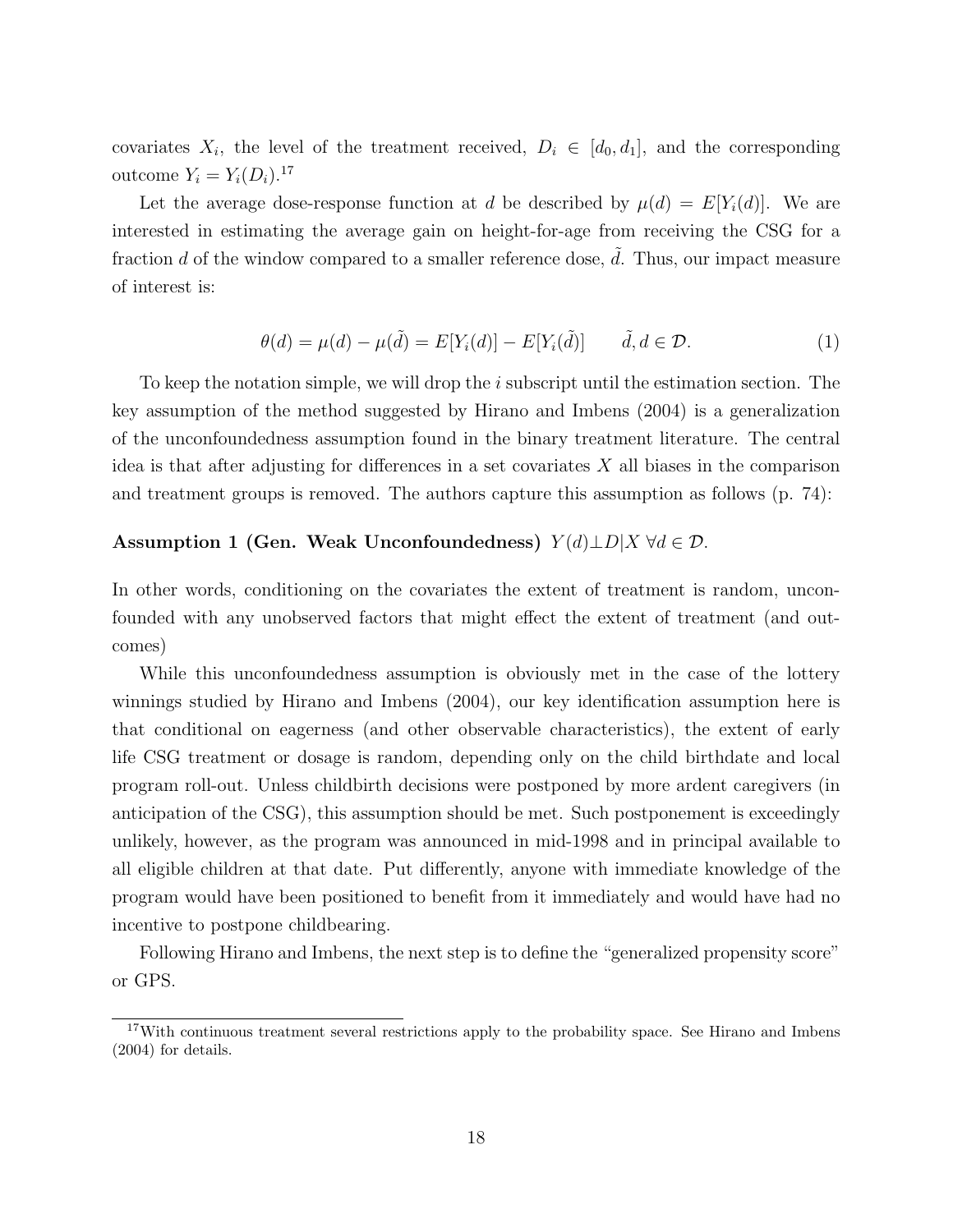**Definition 1 (Generalized Propensity Score)** Let  $r(d, x)$  be the conditional density of the treatment given the covariates:

$$
r(d, x) = f_{D|X}(d, x)
$$

Then the generalized propensity score is  $R = r(D, X)$ .

Like in the standard (binary) propensity score, the GPS has the property that within strata with the same value of the conditional density  $r(d, X)$ , the probability that  $D = d$  does not depend on the value of the covariates  $X$ . The authors use the GPS to show that, when using the weak unconfoundedness assumption, the assignment to treatment is unconfounded given the GPS. That is, for every d, we have  $f_D(d|r(d, x), Y(d)) = f_D(d|r(d, X))$ . <sup>18</sup>

The estimation of  $\theta(d)$  requires computing two functions. First, let  $\beta(d,r) = E[Y|D =$  $d, R = r$  be the conditional expectation of the outcome as a function of the treatment level D and the GPS R (note that both variables are scalars.) The dose response function at a particular level of the treatment is the average of the conditional expectation over the GPS at the particular level of treatment. This is given by  $\mu(d) = E[\beta(d, r(d, X))] = E[Y(d)].$ Once  $\mu(d)$  is computed, we can obtain our estimate for  $\theta(d)$  as defined above.<sup>19</sup>

Other authors, such as Robins, Hernán, and Brumback (2000), have proposed a very similar approach assuming a parametric form for the  $Y(d)$  process and therefore, for the form of  $\mu(d)$ . That method is called the "marginal structural model" (MSM.) The parameters in the MSM are estimated using a weighting scheme based on the GPS. Hirano and Imbens (2004) by assuming a parametric assumption for  $\beta(d, r)$  instead of  $\mu(d)$  do not need to define a weighting scheme (p. 76).

#### 4.2 Impact estimation

To estimate  $\theta(d)$  for all  $d \in \mathcal{D}$  we use a two-stage approach as follows. In the first stage we assume a normal distribution for the treatment given the covariates:

$$
D_i|X_i \sim N(\psi'X_i, \sigma^2)
$$

where the parameters  $\psi$  and  $\sigma^2$  are estimated by maximum likelihood. This allows us to

<sup>18</sup>See theorem 1 in Hirano and Imbens (2004).

<sup>&</sup>lt;sup>19</sup>As the authors note, the averaging is over the score evaluated at the treatment level of interest,  $r(d, X)$ and not over the GPS  $R = r(D, X)$ . Theorem 2 in Hirano and Imbens (2004) formally demonstrates the relation between  $\beta(d, r)$  and  $\mu(d)$ . It also shows that  $\beta(d, r) = E[Y(d)|r(d, X) = r]$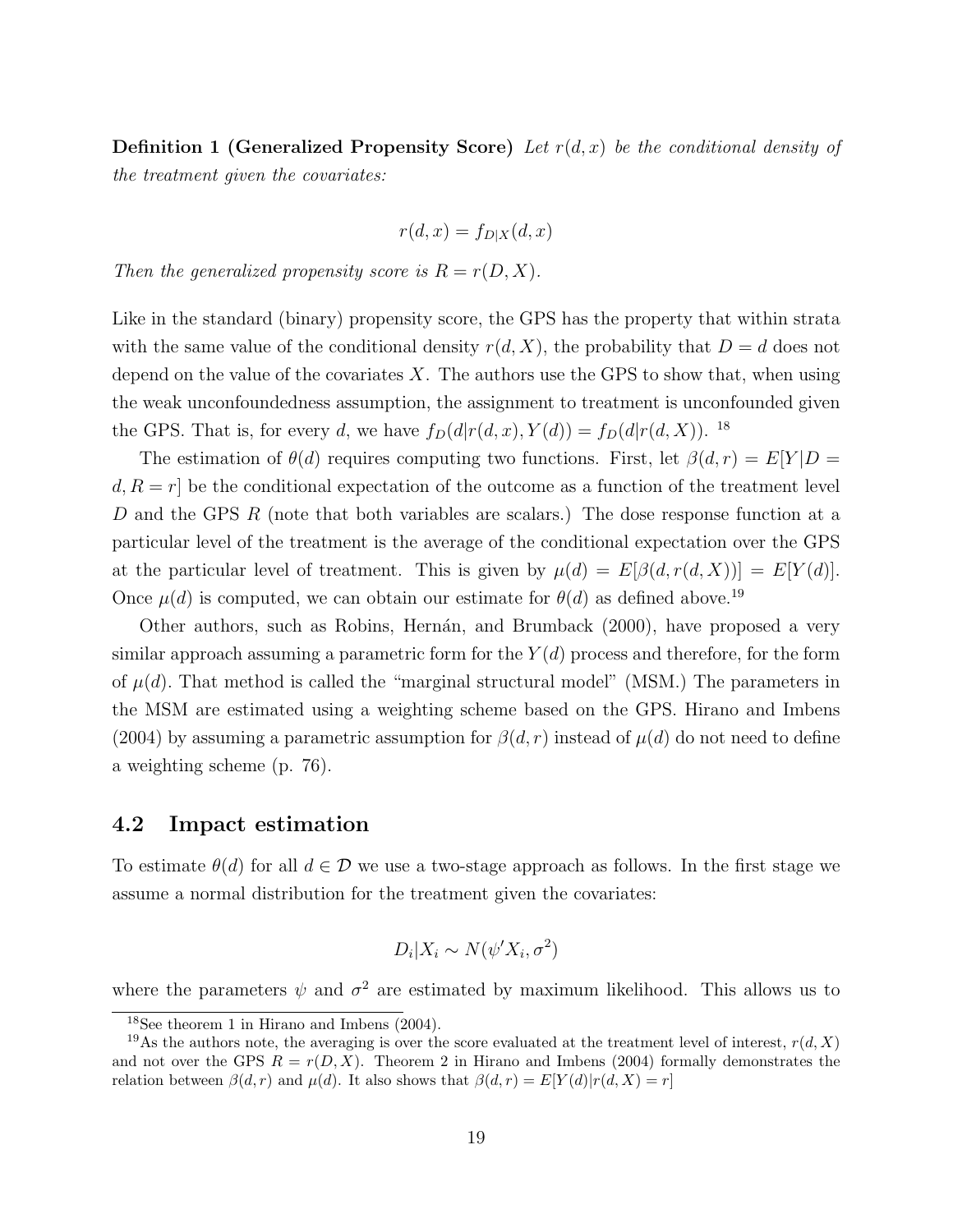estimate the GPS as

$$
\hat{R}_i = \frac{1}{\sqrt{2\pi\hat{\sigma}^2}} \exp\big(-\frac{1}{2\hat{\sigma}^2} (D_i - \hat{\psi}' X_i)\big)
$$

In the second stage we use a flexible function for  $\beta(d, r)$ . As suggested by Hirano and Imbens (2004) we use a quadratic approximation

$$
\beta(D_i, R_i) = E[Y_i | D_i, R_i] = \alpha_0 + \alpha_1 D_i + \alpha_2 D_i^2 + \alpha_3 R_i + \alpha_4 R_i^2 + \alpha_5 D_i R_i
$$

The set of parameters  $\alpha = (\alpha_0, \dots, \alpha_5)$  can be estimated using ordinary least squares. Given the estimated parameters we can compute the average potential outcome at the treatment level d

$$
\hat{\mu}(d) = E[\hat{Y}(d)] = \frac{1}{N} \sum_{i=1}^{N} (\hat{\alpha}_0 + \hat{\alpha}_1 \cdot d_i + \hat{\alpha}_2 \cdot d_i^2 + \hat{\alpha}_3 \cdot \hat{r}(d, X_i) + \hat{\alpha}_4 \cdot \hat{r}(d, X_i)^2 + \hat{\alpha}_5 \cdot d_i \cdot \hat{r}(d, X_i))
$$

We can compute  $\hat{\mu}(d)$  for all levels of d. To estimate  $\hat{\theta}(d)$ , the gains in Y from receiving a dose of d compared to a dose of  $\tilde{d}$ , we proceed as follows

$$
\hat{\theta}(d) = \hat{\mu}(d) - \hat{\mu}(\tilde{d}) \qquad \forall d \in \mathcal{D}
$$

The authors suggest computing the confidence intervals for the estimates using bootstrap methods.

#### 4.3 Econometric results

As described in the prior section, our estimation strategy to satisfy the weak unconfoundedness orthogonality assumption is to include a–usually unobservable variable–into the set of covariates  $X_i$ . Conditional on these variables, including the "eagerness" to apply for the CSG allows us, we argue, to remove most of the biases in comparisons by different levels of treatment.

Table 4 shows the estimates of the first and second stages to evaluate the impact of the CSG on HAZ (Model I). The first-stage estimates indicate the importance the eagerness variable has on explaining the treatment dose. As Hirano and Imbens (2004) argue, the parameters of the second-stage do not have a direct meaning, so whether the treatment has a statistically significant impact on the outcome cannot be inferred form the parameters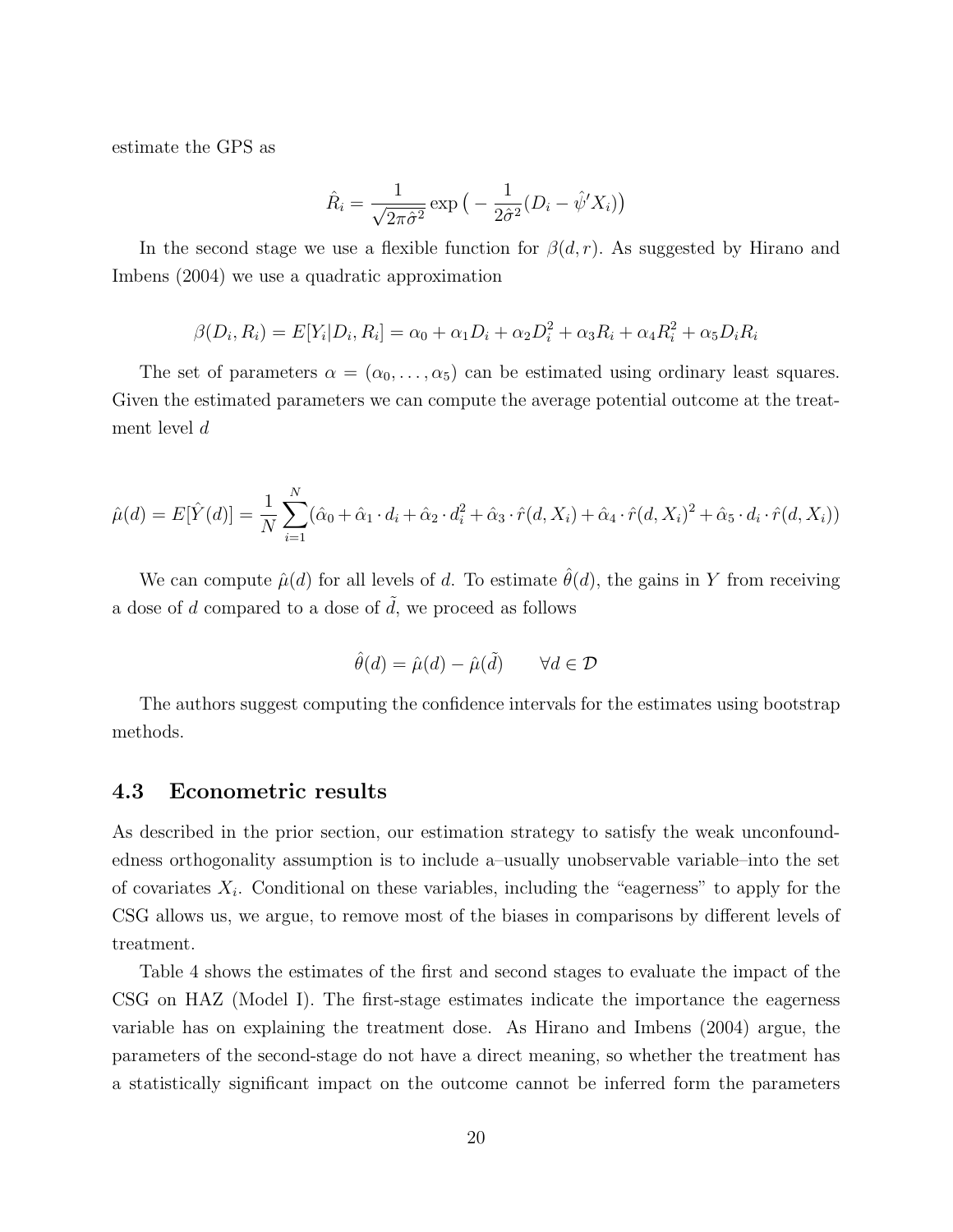|                                           | Model I        |        | Model II    |        |  |  |  |
|-------------------------------------------|----------------|--------|-------------|--------|--|--|--|
| Variable                                  | coefficient    | s.d.   | coefficient | s.d.   |  |  |  |
|                                           |                |        |             |        |  |  |  |
| First Stage: Maximum likelihood estimates |                |        |             |        |  |  |  |
| Constant                                  | 0.386          | 0.055  | 0.705       | 0.065  |  |  |  |
| Eagerness                                 | $-0.003$       | 0.0002 | $-0.003$    | 0.0002 |  |  |  |
| Boy $(=1)$                                | $-0.004$       | 0.023  | 0.008       | 0.017  |  |  |  |
| Caregiver's age                           | $-0.001$       | 0.001  | $-0.001$    | 0.001  |  |  |  |
| Caregiver' educ.                          | $-0.001$       | 0.003  | $-0.003$    | 0.003  |  |  |  |
| Cargiver married $(=1)$                   | $-0.017$       | 0.024  | $-0.019$    | 0.019  |  |  |  |
| Caregiver's sex                           | $-0.007$       | 0.031  | $-0.016$    | 0.024  |  |  |  |
| Caregiver works $(=1)$                    | 0.039          | 0.026  | 0.036       | 0.022  |  |  |  |
| Child's age                               | N <sub>o</sub> |        | $-0.097$    | 0.006  |  |  |  |
| Village fixed effects                     | $\rm No$       |        | Yes         |        |  |  |  |
|                                           |                |        |             |        |  |  |  |
| Second Stage: OLS                         |                |        |             |        |  |  |  |
| $\alpha_0$                                | $-0.61$        | 0.43   | $-1.70$     | 0.73   |  |  |  |
| $\alpha_1$                                | 0.7            | 1.83   | 1.41        | 1.50   |  |  |  |
| $\alpha_2$                                | $-214.96$      | 174.89 | $-96.75$    | 133.46 |  |  |  |
| $\alpha_3$                                | $-0.39$        | 0.66   | 0.77        | 0.60   |  |  |  |
| $\alpha_4$                                | $-7.07$        | 25.5   | $-22.88$    | 13.58  |  |  |  |
| $\alpha_5$                                | $1.1\,$        | 0.56   | $-0.01$     | 0.36   |  |  |  |
|                                           |                |        |             |        |  |  |  |
| s.d.: Standard deviations.                |                |        |             |        |  |  |  |

Table 4: First and Second stages of GPS estimation

listed in table 4.

To evaluate CSG treatment effects, we estimate  $\theta(d)$  over the  $d = [0.01, 1.00]$  interval depicted in figure 2. Here the baseline against which we compare all treatment levels is set at reference level  $d = 0.01$ . We thus compare the gains on HAZ from receiving the CSG for different proportions of the window of nutritional opportunity against receiving a "small" dose.

The figure 2 shows on the right axis a non-parametric estimate of the distribution of CSG treatment in the KIDS data (shown as the red or dotted line). The peak of the distribution is close to receiving treatment for three-quarters of the windows and decreases quickly after that. The solid line (measured on the left axis) is our estimates for  $\theta(d)$  for different values of d measured in the horizontal axis.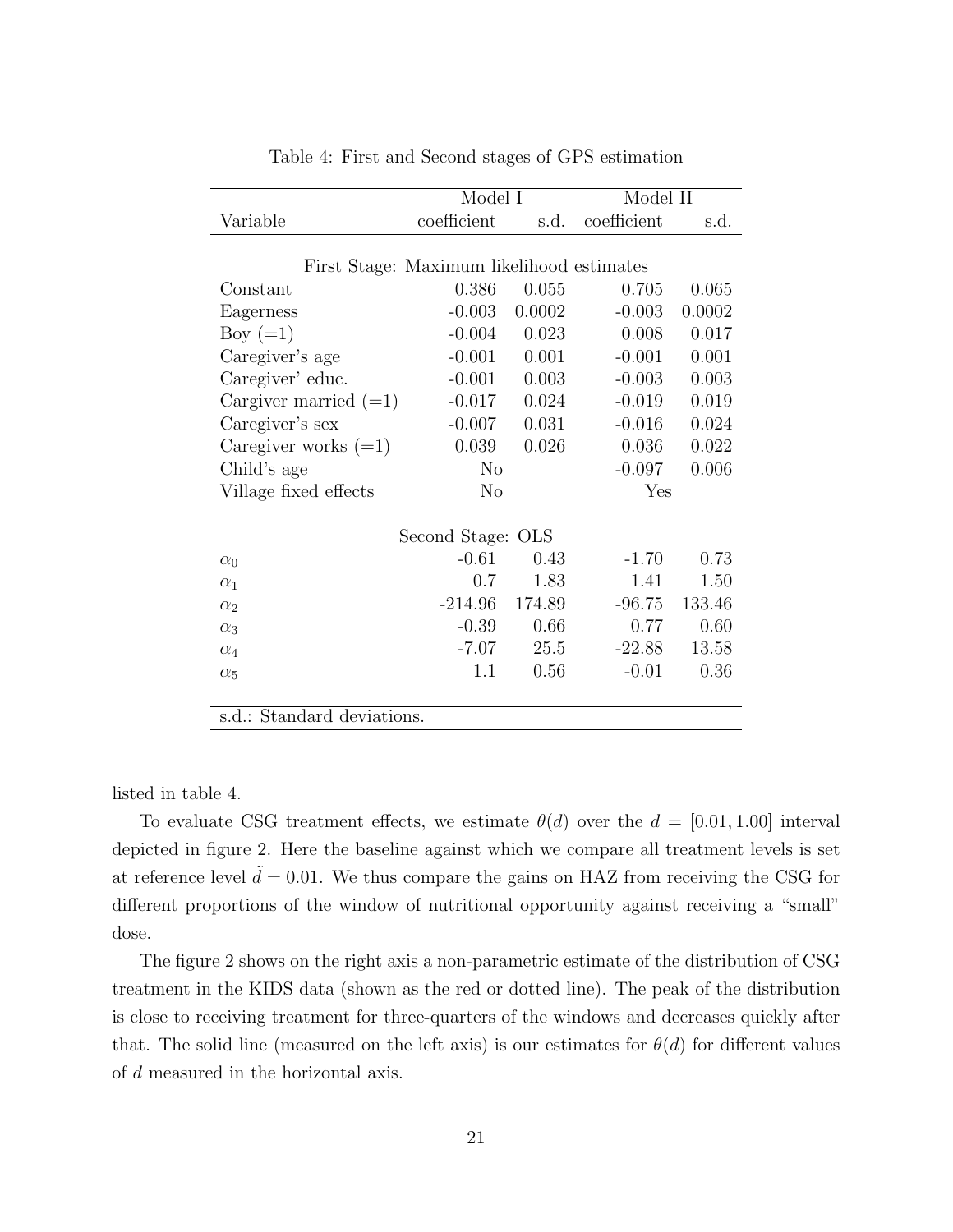These points estimates show that for treatments covering less than 20% of the window we find no gains. The gains are at a maximum when the treatment covers around twothirds of the nutritional window. A child receiving treatment for two-thirds of the windows, on average, has 0.25 more HAZ than a child with a treatment covered for only 1% of the window. This gain is statistically significant when we include the confidence intervals (shown as dashed lines). The portion of the impact curve for which we can reject the hypothesis of zero impact is demarcated with rectangles. The decline of the gains on HAZ after a dosage of 80% cannot be interpreted as an indicator that treatment is less effective after that level, since this decline coincides with a growth of the width of the interval estimator provoked by a small number of dosage levels beyond that point (as shown by the distribution function).

Figure 2: Gains in Height-for-Age from Child Support Grant



#### 4.3.1 Robustness analysis: cohort and village effects

As discussed in section 3.2.2 above, it is possible for these results to be biased if changes in the supply of health-related public goods are spuriously correlated with the extent of CSG treatment (violating the non-confoundedness assumption as health care facilities would then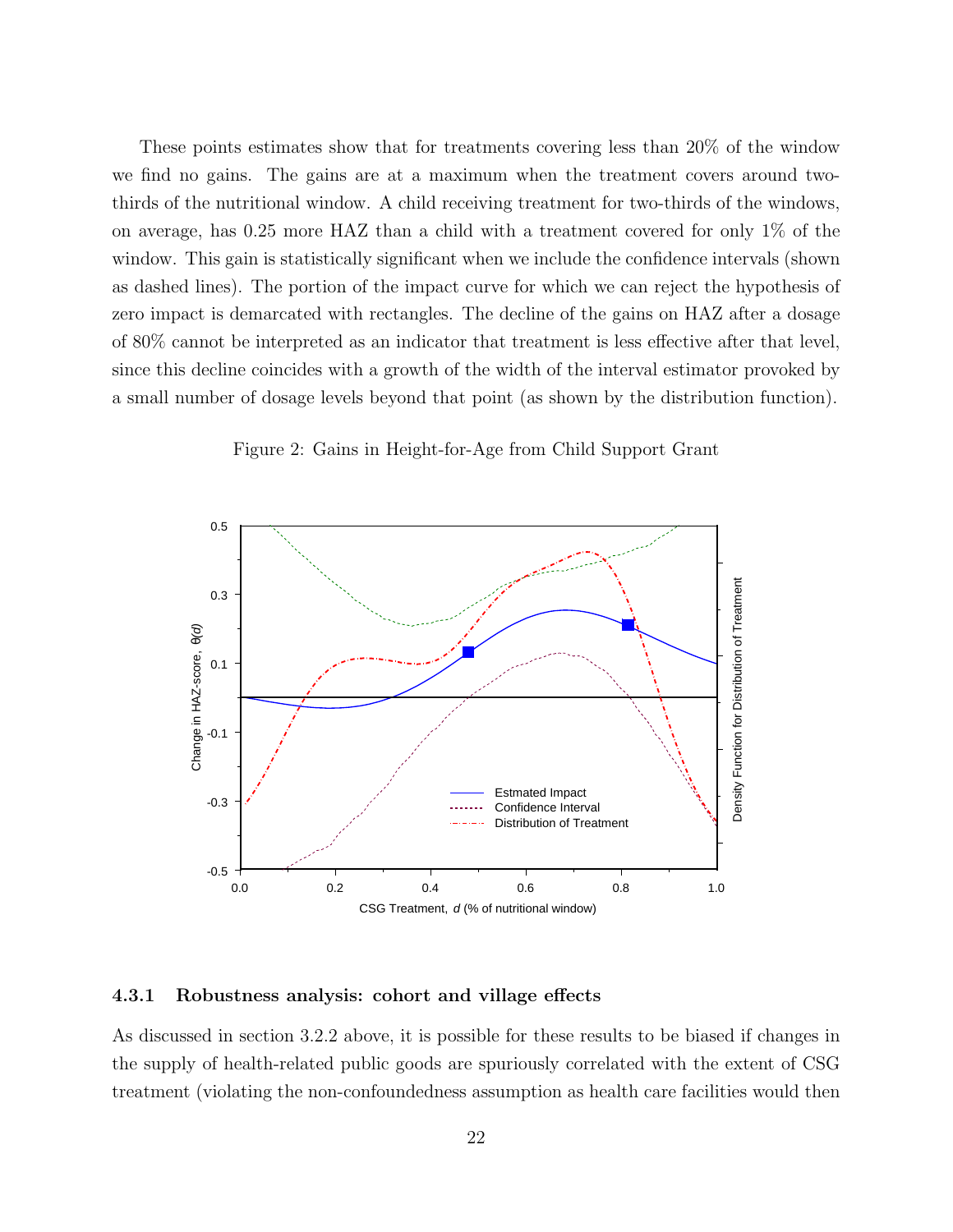be correlated with dosage and the distribution of dosage would in turn not be orthogonal to expected height outcomes). As shown in that earlier section, community leaders have generally perceived, a lack of improvement in health care services over the time of the CSG rollout. If this perception is correct, at least in the areas covered by KIDS, our estimated impact effects should not be biased upwards by this spurious correlation.

However, in order to check for the robustness of our results to possible changes in health care availability, or to other changes not related to the public provision of health facilities, we adjust the specification of our model to control for both birth cohort and locational effects. The modified model includes the age of the child receiving the CSG, as well as cluster fixed effects.<sup>20</sup> The parameters from the two-stage estimation with this new specification are shown in table 4 above (Model II). The estimated impact,  $\theta(d)$  is very similar to the impact curve in figure 2. The main difference is that the interval estimate expands modestly and the treatment range over which we can reject the hypothesis is zero shrinks to dosage levels between  $40\%$  and  $60\%$ . The estimated impact remains a z-score improvement of about 0.3 over this central range.

#### 4.3.2 Heterogenous impacts by age of first treatment

The impact measures calculated so far presume that the impact of a given dosage (say 25%) is the same irrespective of whether that dosage was given to a 6-month or a 36-month old child. There is some indication in the literature that very young children may be even more sensitive to nutritional changes than, say, 2-year olds. Hoddinott and Kinsey (2001), for example, find that the nutritional impacts of a negative income treatment (created by a drought), varies by the child's age during the "treatment". In particular, they find that the impact on child height and growth is larger for children aged 12-24 months during the drought than for those aged 24-60 months.

Pursuing this idea, we check to see if the impact of the CSG differs depending on when the child was first treated. To do this, we modify the definition of  $\hat{\mu}(d)$  above so that expectations of treatment effects are estimated over the subset of children first treated during the first year of life (subset  $A_1$ ), the second year of life  $(A_2)$ , and the third year of life  $(A_3)$ :

$$
\hat{\mu_j}(d) = \frac{1}{N_j} \sum_{i \in A_j} (\hat{\alpha}_0 + \hat{\alpha}_1 \cdot d_i + \hat{\alpha}_2 \cdot d_i^2 + \hat{\alpha}_3 \cdot \hat{r}(d, X_i) + \hat{\alpha}_4 \cdot \hat{r}(d, X_i)^2 + \hat{\alpha}_5 \cdot d_i \cdot \hat{r}(d, X_i))
$$

<sup>&</sup>lt;sup>20</sup>The KIDS data are drawn from 68 enumerator districts, or clusters, scattered randomly across the KwaZulu-Natal province.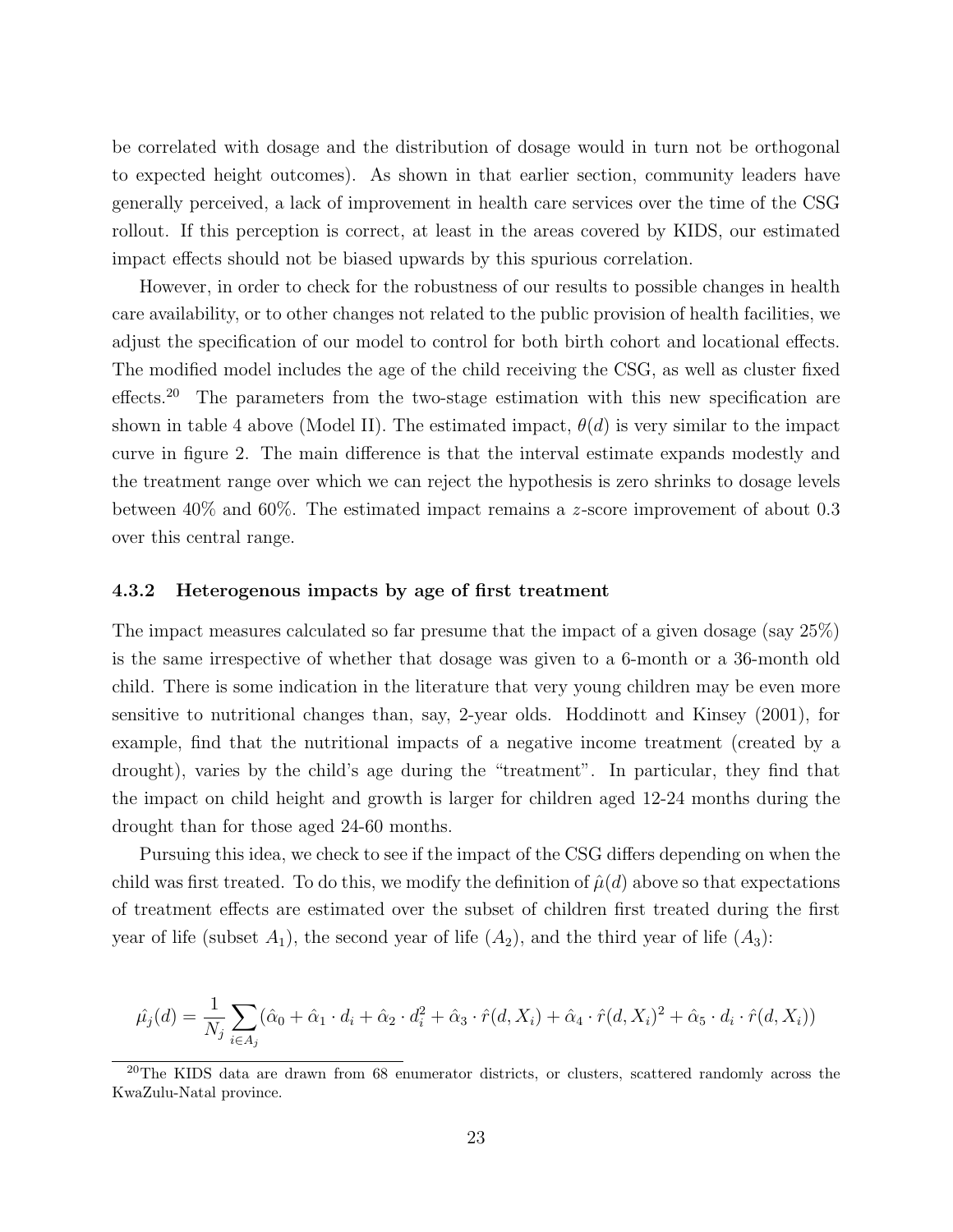for  $j = \{1, 2, 3\}$  and where  $N_j$  is the number of observations for each group j.

Given the nature of our CSG treatment measure, a child first receiving payments in the third year of life can receive a dosage no greater than one-third, while a child first treated in the second year can have dosages no greater than two-thirds. Children treated within their first 12 months, can be recorded having dosages along the entire dosage domain.





Using the Model II results, figure 3 shows the estimated impact of the CSG on HAZ scores for children aged less than 12 months, 12-24 and 24-36 months when they started receiving the CSG. As with figure 2, squares have been projected onto the estimated impact curves to mark off the range over with we can reject the hypothesis of zero treatment effects. Only the relevant domain is displayed for each curve (for example, estimated impacts for children first treated after age 2 only extends to a dosage of one third as that is the maximal treatment such a child could receive).

As inspection of figure 3 reveals, the impact of the CSG on height-for-age is positive when treatment started at the youngest age, but the magnitude of the impact decreases with the age of initial treatment. When treatment begins after age 2, the esimtated impact is still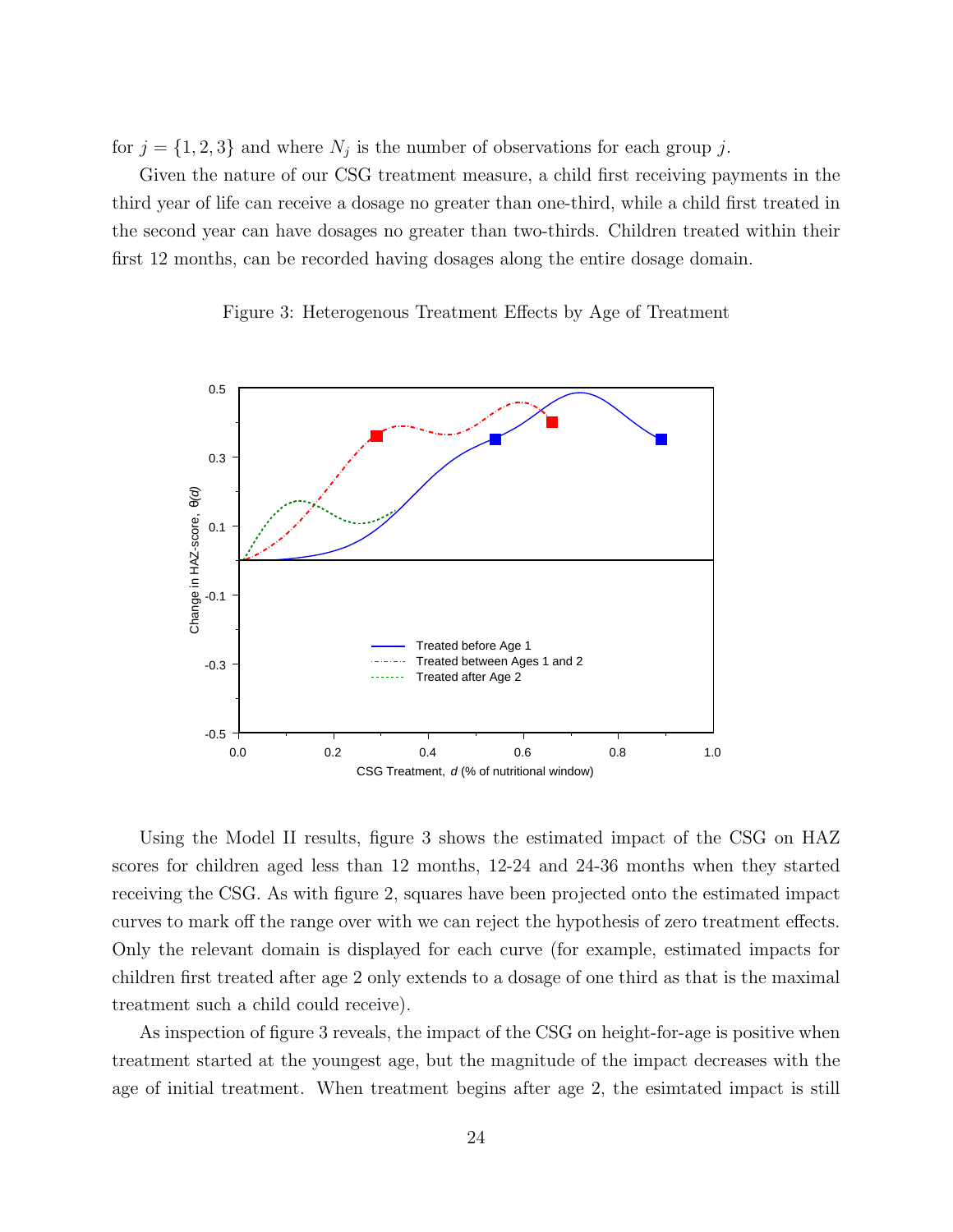positive, but no longer statistically significant for any dosage levels (which by construction cannot exceed one third) In comparison with the effects estimated with the assumption that impacts are homogenous irrespective of age of treatment (figure 2), the maximum estimated HAZ gain is larger, around 0.45 for children who begin treatment earlier in life (versus 0.25 under the assumption of homogenous effects).

This finding of larger effects for children who benefit from cash transfer payments at a younger age is consistent with other literature on nutrition cited by Hoddinott and Kinsey (2001, p. 410). In contrast to de Janvry and Sadoulet (2006) who suggest that cash transfers be focussed on older children as a way to maximize school enrollment effects, these findings would suggest that cash transfer should emphasize reaching children at a very young age, at least in terms of nutritional effects.

In the next section we explore what these gains in HAZ mean in terms of life-time earnings by linking our estimates to information on the potential long-run economic returns to increased nutrition and height.

## 5 From cash transfer flows to human capital stocks

The nutrition of young children is of importance not only because of concern over their immediate welfare, but also because nutrition in this formative stage of life is widely perceived to have substantial, persistent impact on their physical and mental development. This is turn affects their school success and later labor market productivity. Improving the nutritional status of malnourished infants and small children may, therefore, have important payoffs over the long term (Behrman and Hoddinott 2005). In this section we try to quantify the gains in height-for-age ( $z$ -scores) found in the previous section in terms of adult wages. We then use these monetary figures to calculate private to CSG payments.

Consider the case of a male child who is treated before age 1 and receives CSG benefits for two-thirds of the first three years of life. The gains in the child's  $z$ -score would be estimated to be around .40.<sup>21</sup> To compute the gains in height for an adult we assume that as an adult, this child will have a  $z$ -score 0.4 higher than the current average male between 25-35 years of age. This assumption is consistent with the evidence that early childhood height losses and gains are irreversible, leading to a permanent change in the child's position in the height  $distribution.<sup>22</sup>$ ).

 $21$ Our estimates transforming z-scores to children's height do not vary by gender.

<sup>&</sup>lt;sup>22</sup>This assumption is consistent with the conventional pediatric wisdom that a child's height ( $z$ -score) at age 2 is an excellent predictor of adult height  $(z\text{-score})$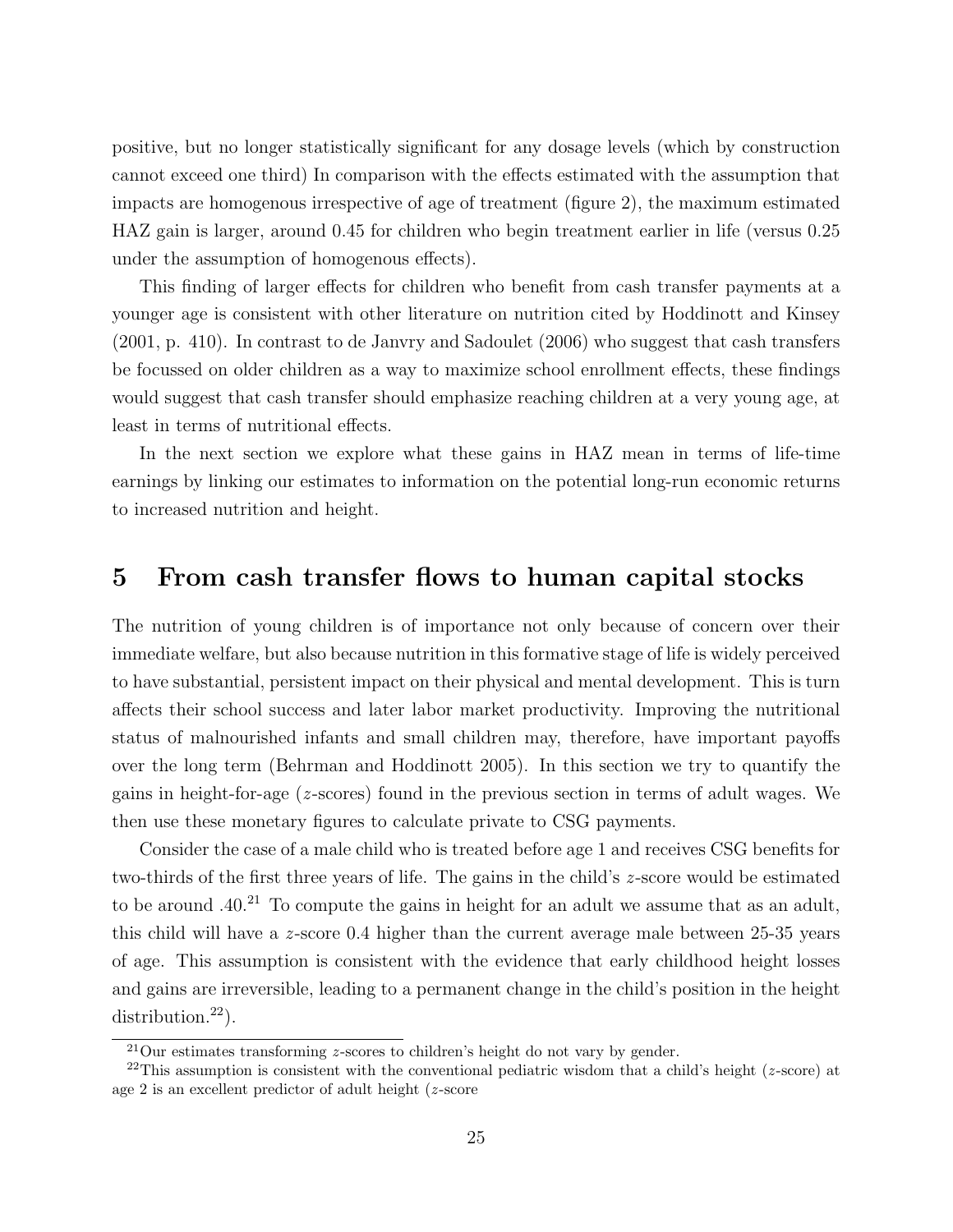Using data from the 1998 wave of KIDS we obtained the z-score of adult males age 25-35, as well as their average monthly wage earnings. The average z-score for this adult group is -0.68, and a z-score gain of 0.4 translates into a 3.5 cm., or  $2.1\%$ , gain in adult height.<sup>23</sup>

A number of authors have examined the impact of adult height on wages. In the context of lower income countries, adult height is seen to be an indicator of a broad array of human capabilities, including health, cognitive development and work capacity.<sup>24</sup> The study by Thomas and Strauss (1997) takes a particularly careful look at the relation between wages and health in Brazil. Controlling for achieved levels of eduction, they report for urban males an elasticity of wages with respect to height of 2.43 to 3.36. Using these elasticities, the gains in monthly South African wages from an increment in height of 2.1% would be between R190 to R262. Note that these calculations ignore any general equilibrium effects that would occur from having a better nourished adult population.<sup>25</sup> While it would be good to have similar elasticity estimates specifically for South Africa, we use the Thomas and Strauss estimate as a way to arrive at a rough evaluation of the benefits of the increased height generated by the CSG.

To compute the returns to the CSG payments, we calculate the present discounted value of a flow of R190 (and R262) from age 25 to 65 when retirement is expected. Note that this assumes that the individual is fully employed throughout this time period. At an annual real discount rate of 5% it yields a discounted present value of R11,123 (R15,357) at birth. Given the cost of 20 months of the CSG (20\*R170), our calculations show a Benefit-Cost ratio between 3.3 and 4.5. If we instead more realistically assume that the individual is unemployed 50 percent of the time (with unemployment spells randomly distributed across the life cycle), then these figures are cut in half, with the estimated cost ratios falling to between 1.6 and 2.3.

While these numbers need to be treated with extreme caution, and are at best only indicative of the order of magnitude of the long-term gains that might be anticipated from the CSG, there are several reasons why these impressive returns to the CSG may be conservative. First, this simple analysis ignores the impact that z-scores can have on educational attainment and progress. Second, we did not include the potential gains from receiving the

<sup>&</sup>lt;sup>23</sup>Recall that *z*-scores (*z*) are defined as  $z = \frac{h-\bar{h}}{g}$  $\frac{a-\bar{h}}{\sigma_h}$  where h is height,  $\bar{h}$  and  $\sigma_h$  are, respectively, the mean and standard deviation of height given the age. Changes in height are computed by  $\Delta h = \sigma_h \Delta z$ .

<sup>24</sup>In contrast, work on developed country (such as Postelwaite, Persico, and Silverman (2004)) interpret greater adult as an indicator of higher status or other social processes that boost adult earnings.

<sup>&</sup>lt;sup>25</sup>In principal, these general equilibrium effects could be negative (if returns diminish to increasingly plentiful human capital), or positive (if returns to human capital increase once the labor market becomes sufficiently dense in better nourished, and better educated workers).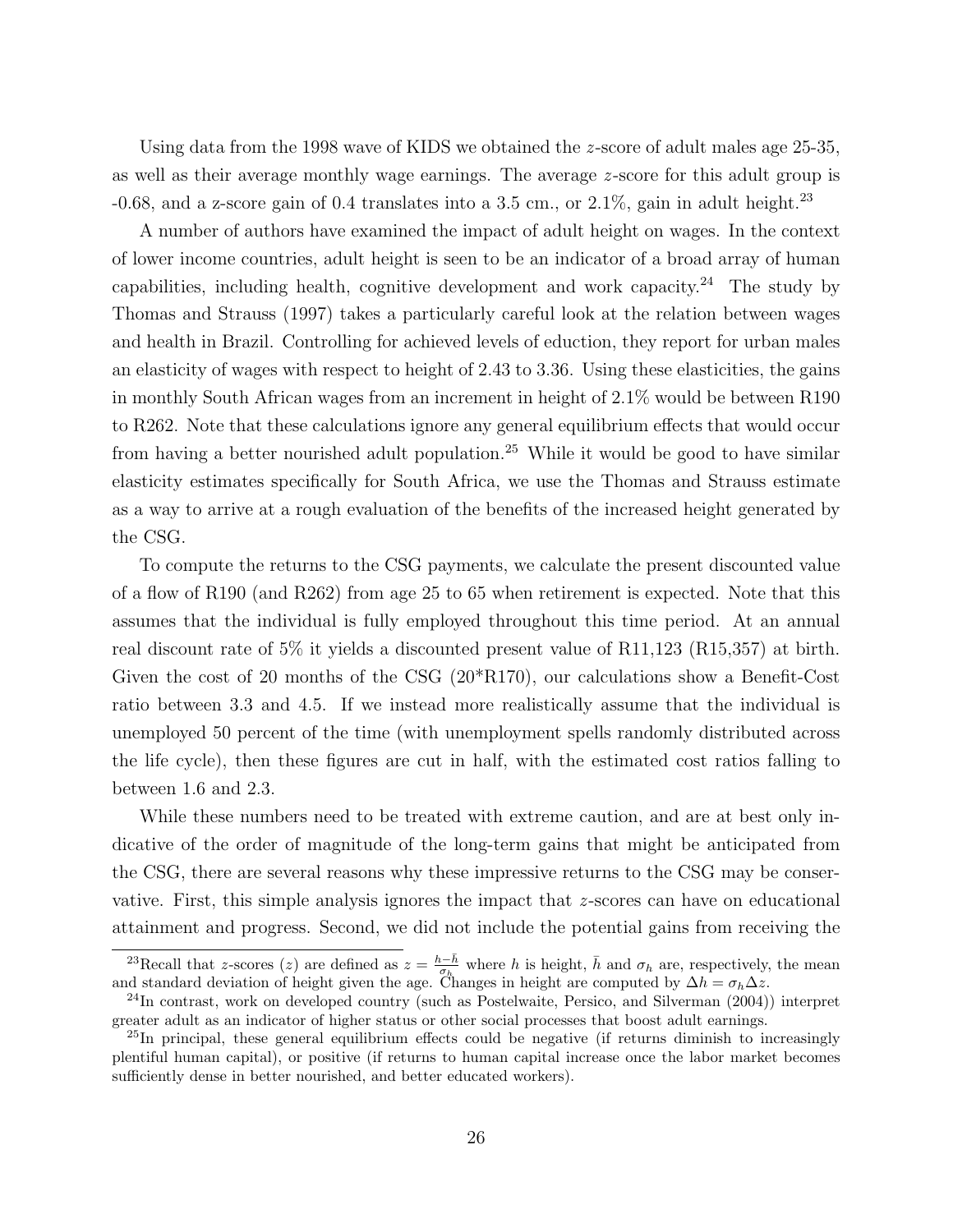grant after the window of opportunity (from age three to fourteen).

In addition to understanding the height wage elasticity in South Africa itself, future efforts to evaluate the impact of cash transfer flows on the future value of human capital might look more closely at how wages and earnings evolve over the life-cycle. The analysis here has simply assumed that wage gains persist over the life cycle. In addition, the simple calculations here have not considered the horrific drop in life expectancy that HIV/AIDS has brought to South Africa. The effects of this pandemic on the labor market has yet to be fully understood.

# 6 Conclusion

Cash transfer programs have taken on an increasingly important role in the anti-poverty programs of middle income countries. While a number of these programs have been modeled on Mexico's Progresa program (e.g., those in Brazil, Honduras and Nicaragua), South Africa's Child Support Grant (CSG) has followed its own logic. Implemented at the same time as Progresa in 1998, the CSG targets child support payments to children's caregivers (almost exclusively women). Unlike Progresa, receipt of the CSG is not conditional on particular child behavior (school attendance and regular medical check-ups). Indeed as originally implemented, the CSG was limited to children under seven years of age.

In this context, this paper has shown that these targeted, unconditional CSG payments have bolstered early childhood nutrition as signalled by child height-for-age. While it is of course possible that conditioning CSG payments on, say, medical check-ups would have further increased program effects, we do find robust effects even in the absence of such conditioning. In contrast to the literature on the elasticity of nutrition with respect to income, income and nutrition appear to be more tightly wedded in the case of CSG payments, perhaps because the income increases are assigned to women.

While income transfers such as those of the CSG or the *Progresa* program in Mexico should help immediately redress contemporaneous poverty, the deeper question is whether they help facilitate a longer-term (inter-generational) pathway from poverty. One way that they might contribute to this goal is by enhancing the durable human capital stock of the next generation. Augmenting our estimates of the nutritional effects of the CSG with best estimates from the literature on the elasticity of wages with respect to adult height, we calculate that the present value of increased future earnings are much higher (by 60 to 130%) than the cost of early-life CSG support. While these estimates are crude, first attempts, they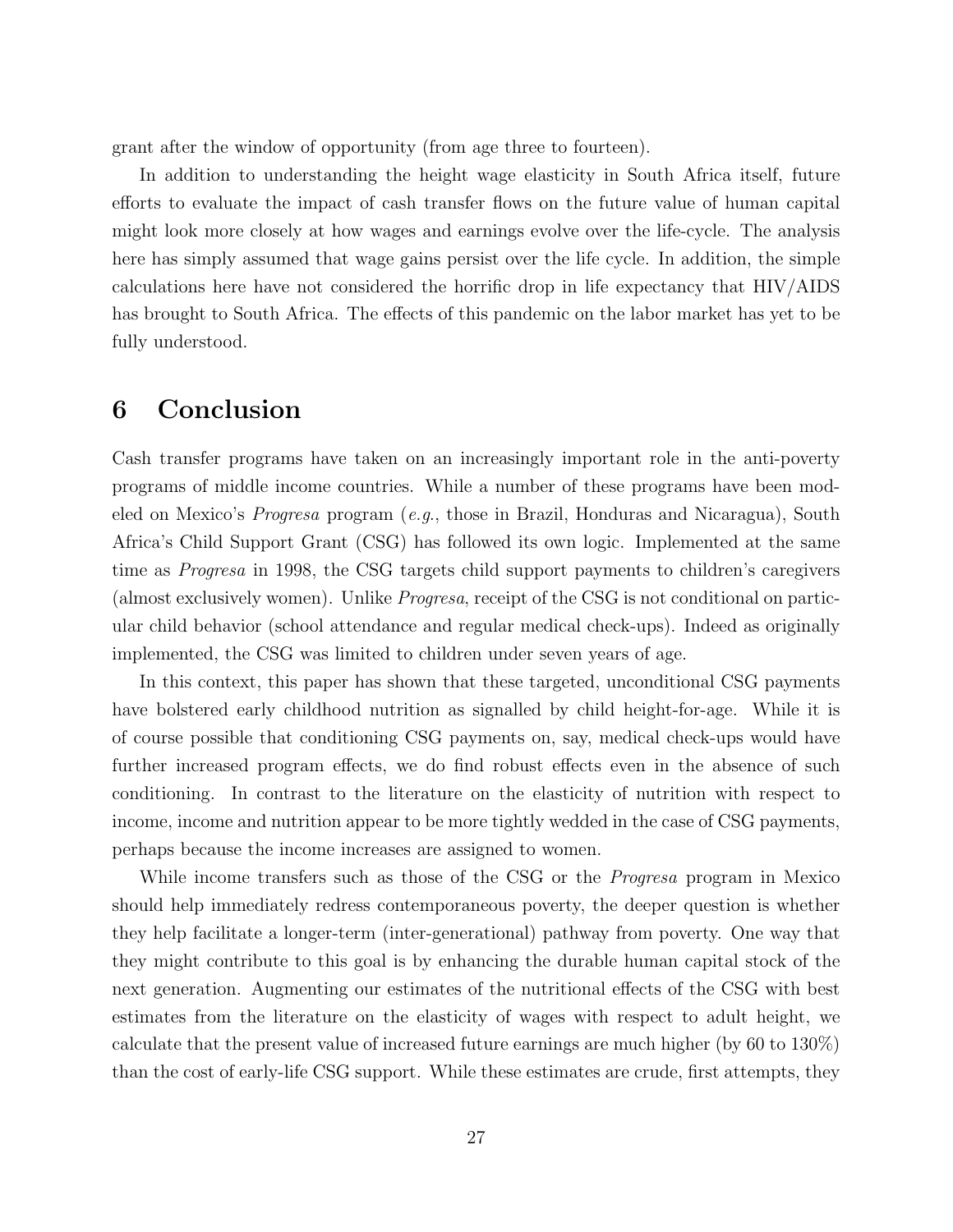do point us toward the sort of longer term analysis needed to determine when short term cash transfers translate into the long run asset increases needed to sustainably reduce poverty in the future.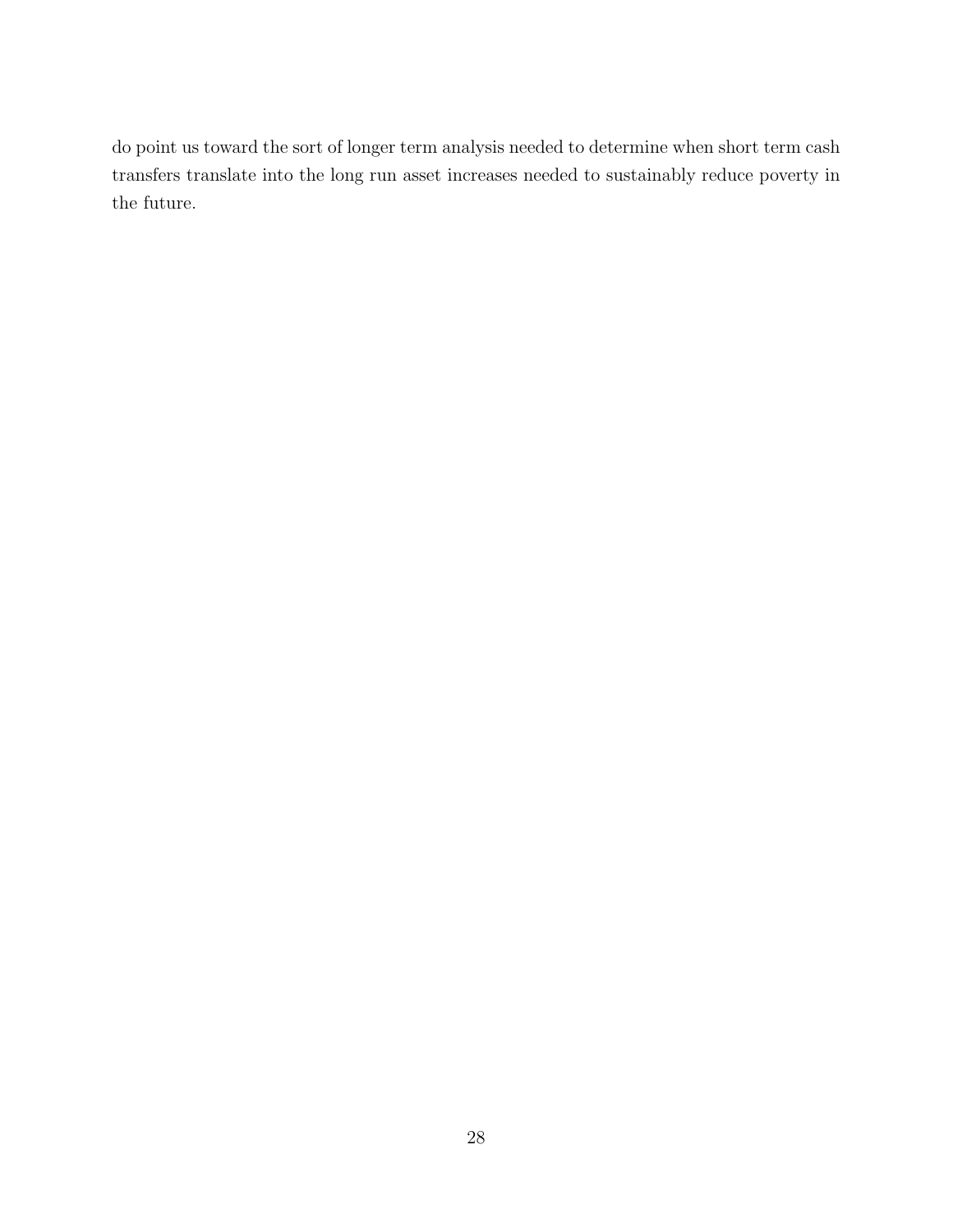## References

- ANGRIST, J. D. (1998): "Estimating the Labor Market Impact of Voluntary Military Service Using Social Security Data on Military Applicants," Econometrica, 66(2), 249–288.
- ARAUJO, M. C., AND N. SCHADY (2006): "Cash transfers, conditions, school enrollment, and child work : evidence from a randomized experiment in Ecuador," Policy Research Working Paper 3930, The World Bank.
- Arends-Kuenning, M., A. Fava, A. L. Kassouf, and A. de Almeida (2005): "The impact of school quality and school incentive programs on childrens schooling and work in Brazil," Working paper, University of Illinois.
- Behrman, J., M. Rosenzweig, and A. D. Foster (1994): "The Dynamics of Agricultural Production and the Calorie-Income Relationship," Mimeo, University of Pennsylvania.
- BEHRMAN, J. R., Y. CHENG, AND P. E. TODD (2004): "Evaluating Preschool Programs When Length of Exposure to the Program Varies: A Nonparametric Approach," The Review of Economics and Statistics, 86(1), 108–132.
- Behrman, J. R., and A. B. Deolalikar (1987): "Will Developing Country Nutrition Improve with Income? A Case Study for Rural South India," Journal of Political Economy, 95(3), 492–507.
- (1988): "Health and Nutrition," in Handbook of Development Economics, ed. by H. Chenery, and T. Srinivasan, vol. I, pp. 631–711, Amsterdam. North-Holland.
- BEHRMAN, J. R., AND J. HODDINOTT (2005): "Programme Evaluation with Unobserved Heterogeneity and Selective Implementation: The Mexican "PROGRESA" Impact on Child Nutrition," Oxford Bulletin of Economics and Statistics, 67(4), 547–569.
- BLUNDELL, R., AND M. COSTA-DIAS (2002): "Alternative Approaches to Evaluation in Empirical Microeconomics," Cemmap Working Papers 10/02, Institute of Fiscal Studies, London.
- BOUIS, H. E., AND L. J. HADDAD (1992): "Are estimates of calorie-income elasticities too high?: A recalibration of the plausible range," *Journal of Development Economics*, 39(2), 333–364.
- CASE, A., AND A. DEATON (1997): "Large Cash Transfers to the Elderly in South Africa," Discussion Paper 176, Princeton University.
- CASE, A., V. HOSEGOOD, AND F. LUND (2003): "The Reach of the South African Child Support Grant: Evidence from KwaZulu-Natal," Working Paper 38, CSDS.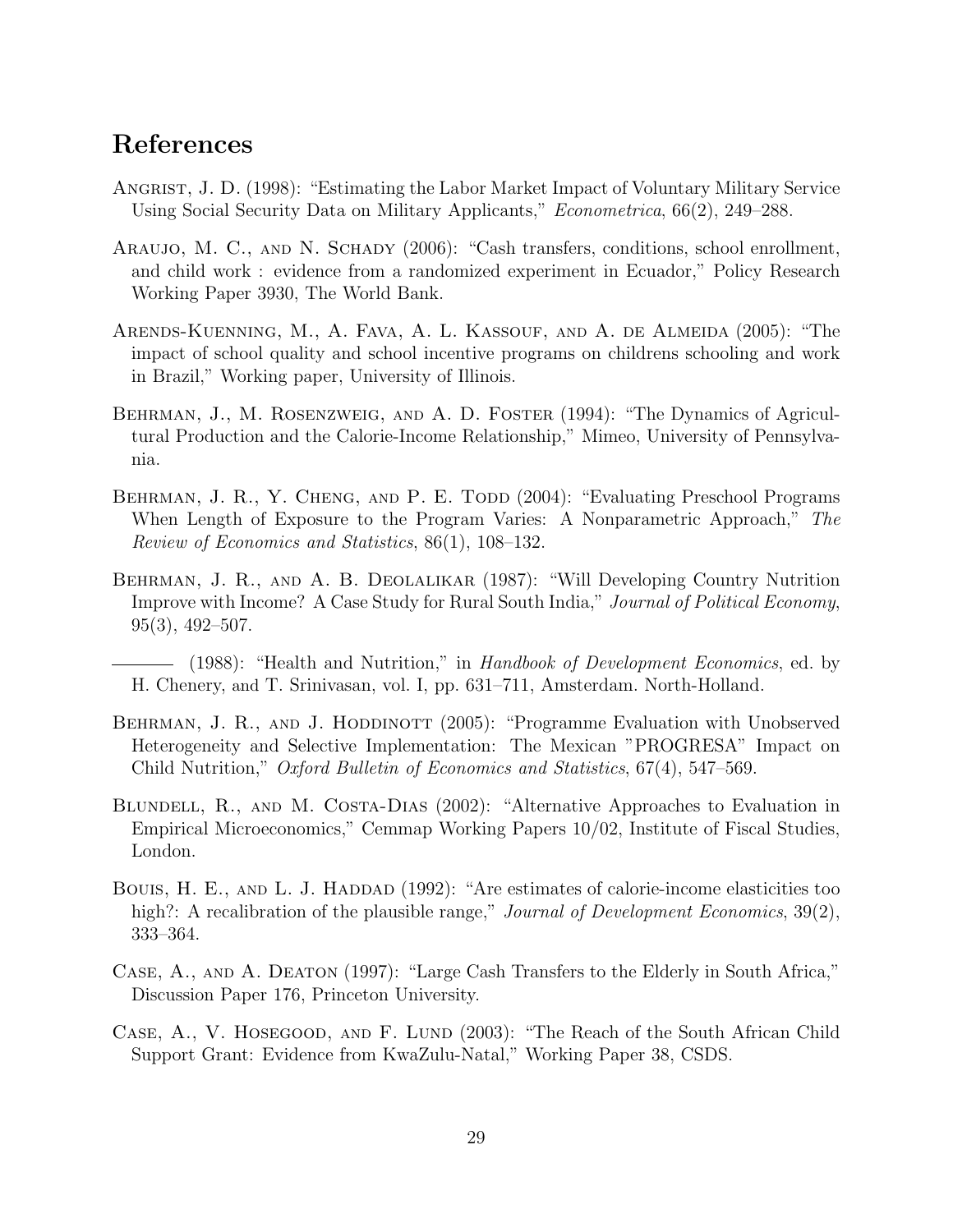- Chronic Poverty Research Centre (2004): "Chronic Poverty Report 2004-2005," Discussion paper, Chronic Poverty Research Centre.
- de Janvry, A., and E. Sadoulet (2006): "Making Conditional Cash Transfer Programs More Efficient: Designing for Maximum Effect of the Conditionality," World Bank Econ  $Rev, 20(1), 1-29.$
- Glewwe, P., and P. Olinto (2005): "Evaluating of the Impact of Conditional Cash Transfers of Schooling: An Experimental Analysis of Honduras PRAF Program," Mimeo, University of Minnesota.
- Haarman, C., and D. Haarman (1998): "A Contribution Towards a New Family Support System in South Africa," Report for the Lund Committee on Child and Family Support.
- Haddad, L., H. Alderman, S. Appleton, L. Song, and Y. Yohannes (2003): "Reducing Child Malnutrition: How Far Does Income Growth Take Us?," World Bank Economic Review, 17(1), 107–131.
- HECKMAN, J. J., H. ICHIMURA, AND P. E. TODD (1998): "Matching as an Econometric Evaluation Estimator: Evidence from Evaluating a Job Training Programme," Review of Economic Studies, 64(4), 605–54.
- HIRANO, K., AND G. W. IMBENS (2004): "The Propensity Score with Continuous Treatments," in Applied Bayesian Modeling and Causal Inference from Incomplete-Data Perspectives, ed. by A. Gelman, and X.-L. Meng, pp. 73–84, New York. Wiley.
- HODDINOTT, J., AND B. KINSEY (2001): "Child Growth in the Time of Drought," Oxford Bulletin of Economics and Statistics, 63(4), 409–36.
- IMBENS, G. (2000): "The Role of the Propensity Score in Estimating Dose-Response Functions," Biometrika, 87(3), 706–710.
- Imbens, G. W. (2004): "Nonparametric Estimation of Average Treatment Effects Under Exogeneity: A Review," The Review of Economics and Statistics, 86(1), 4–29.
- Kakwani, N., F. Soares, and H. Son (2005): "Conditional Cash Transfers in Africa," Working Paper 9, UNDP International Poverty Centre.
- Klasen, S. (1997): "Poverty, Inequality and Deprivation in South Africa: An Analysis of the 1993 SALDRU Survey," Social Indicator Research, 41, 51–94.
- Kruger, J. (1998): "From single parents to poor children: refocusing South Africa's Transfers to poor households with children," in ISSA's 2nd International Research Conference on Social Security.
- LEIBBRANDT, M., AND I. WOOLARD (1999): "A comparison of poverty in South Africa's nine provinces," Development Southern Africa, 16(1), 37–54.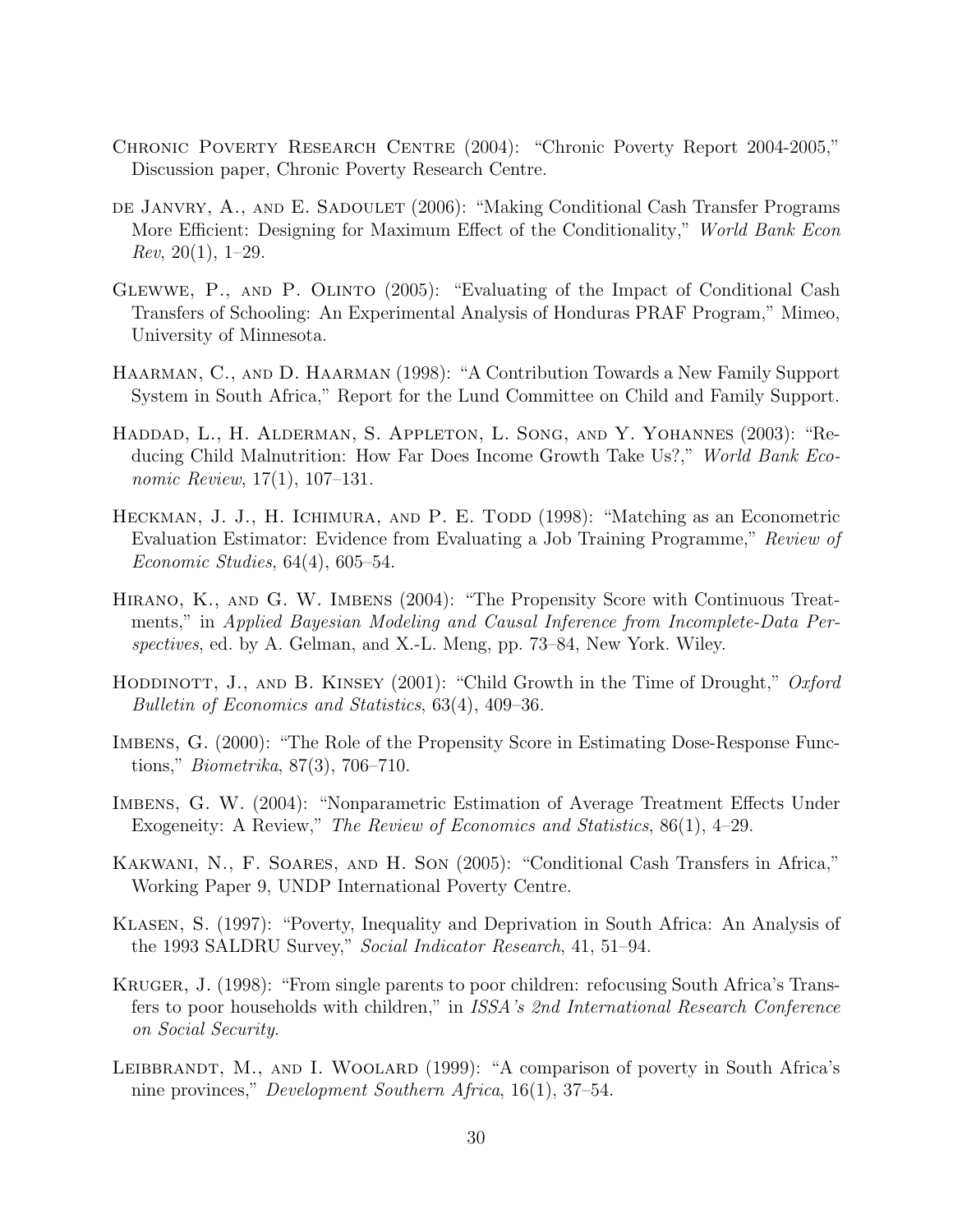- LUND, F. (1993): "State Social Benefits in South Africa," International Social Security *Review*,  $46(1)$ , 5–23.
- LUND, F. (2001): "Child Support Grant," Mimeo, University of Natal.
- Maluccio, J. A., and R. Flores (2005): "Impact Evaluation of a Conditional Cash Transfer Program. The Nicaraguan Red de Proteccin Social," Research Report 141, IFPRI, Washington D.C.
- MAY, J., J. AGÜERO, M. CARTER, AND I. TIMAEUS (2005): "The KwaZulu-Natal Income Dynamics Study (KIDS) 3rd Wave: Methodology, First Findings and a Agenda for Future Research," Working paper, University of KwaZulu-Natal.
- PAXSON, C., AND N. SCHADY (2005): "Cognitive Development among young children in Ecuador: The roles of wealth, health and parenting," Policy Research Working Paper 3065, World Bank.
- PENNISTON, K. L., AND S. A. TANUMIHARDJO (2006): "The acute and chronic toxic effects of vitamin A," The American Journal of Clinical Nutrition, 83, 191–201.
- POSTELWAITE, A., N. PERSICO, AND D. SILVERMAN (2004): "The Effect of Adolescent Experience on Labor Market Outcomes: The Case of Height," Journal of Political Economy, 112, 1019–1053.
- ROBINS, J., M. HERNÁN, AND B. BRUMBACK (2000): "Marginal structural models and causal inference in epidemiology," Epidemiology, 11, 550–560.
- Strauss, J., and D. Thomas (1998): "Health, Nutrition, and Economic Development," Journal of Economic Literature, 36(2), 766–817.
- SUBRAMANIAN, S., AND A. DEATON (1996): "The Demand for Food and Calories," Journal of Political Economy, 104(1), 133–62.
- Thomas, D., and J. Strauss (1997): "Health and Wages: Evidence on Men and Women in Urban Brazil," Journal of Econometrics, 77(1), 159–185.
- UNICEF (1998): The state of the world's children. Oxford University Press, New York.
- Van der Berg, S. (1997): "South Africa After Apartheid: A Welfare State in the Making?," in International Conference on Socio-Economics, Montreal.
- von BRAUN, J., AND E. T. KENNEDY (1994): Agricultural commercialization, economic development, and nutrition. The Johns Hopkins University Press, Baltimore.
- WORLD BANK (2006): Repositioning Nutrition as Central to Development: A Strategy for Large-Scale Action, Directions in Development. The World Bank.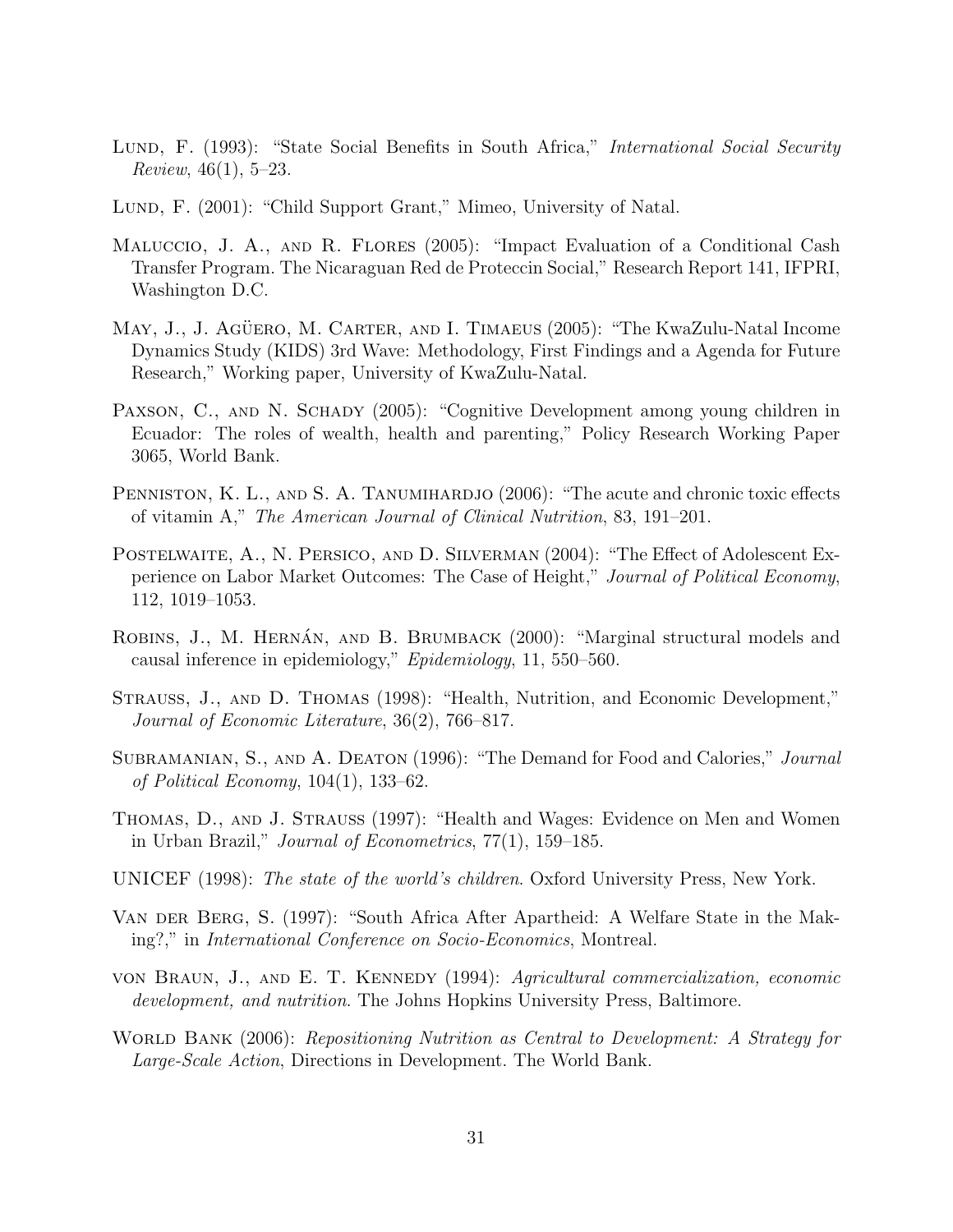# Appendix: Measurement of height in KIDS

The 2004 Fieldworkers' manual for the KwaZulu-Natal Income Dynamics (KIDS) has the following instructions regarding the measurement of height for children.

### Children younger than 2 years (24 months)

- The measuring board is placed on an even, uncarpeted area.
- The child is placed on the measuring board, lying on his/her back with the crown of his/her head touching the fixed headboard and the shoulders touching the base of the board. One fieldworker is needed to hold the child in this position.
- A second fieldworker ensures that the child's heels touch the board and straightens the legs (knees not bent) before sliding the footboard against the soles of the child's heels. The measurement is taken on the inside of the footboard to the nearest 0.1cm.
- The measurement is recorded in the space provided on the questionnaire. Repeat the procedure once,
- If the two readings vary by more than 0.5cm the measurement MUST be repeated.

### Children 2 years of age and older

- The stadiometer is placed on an even, uncarpeted area.
- The child's shoes are removed (as are hats, bonnets, ribbons, clips etc).
- The child is positioned as follows: facing the fieldworker, shoulders relaxed with shoulder blades, buttocks and heels touching the measuring board, arms relaxed at sides, legs straight and knees together and feet flat, heels touching together.
- With the child looking straight ahead the headpiece (Frankfurt plane) is slid down until it touches the crown of the head.
- The reading is taken to the nearest 0.1cm.
- The measurement is recorded in the space provided in the questionnaire and repeated once.
- If the two readings vary by more than 0.5cm the measurement MUST be repeated (until both readings are within 0.5 cm)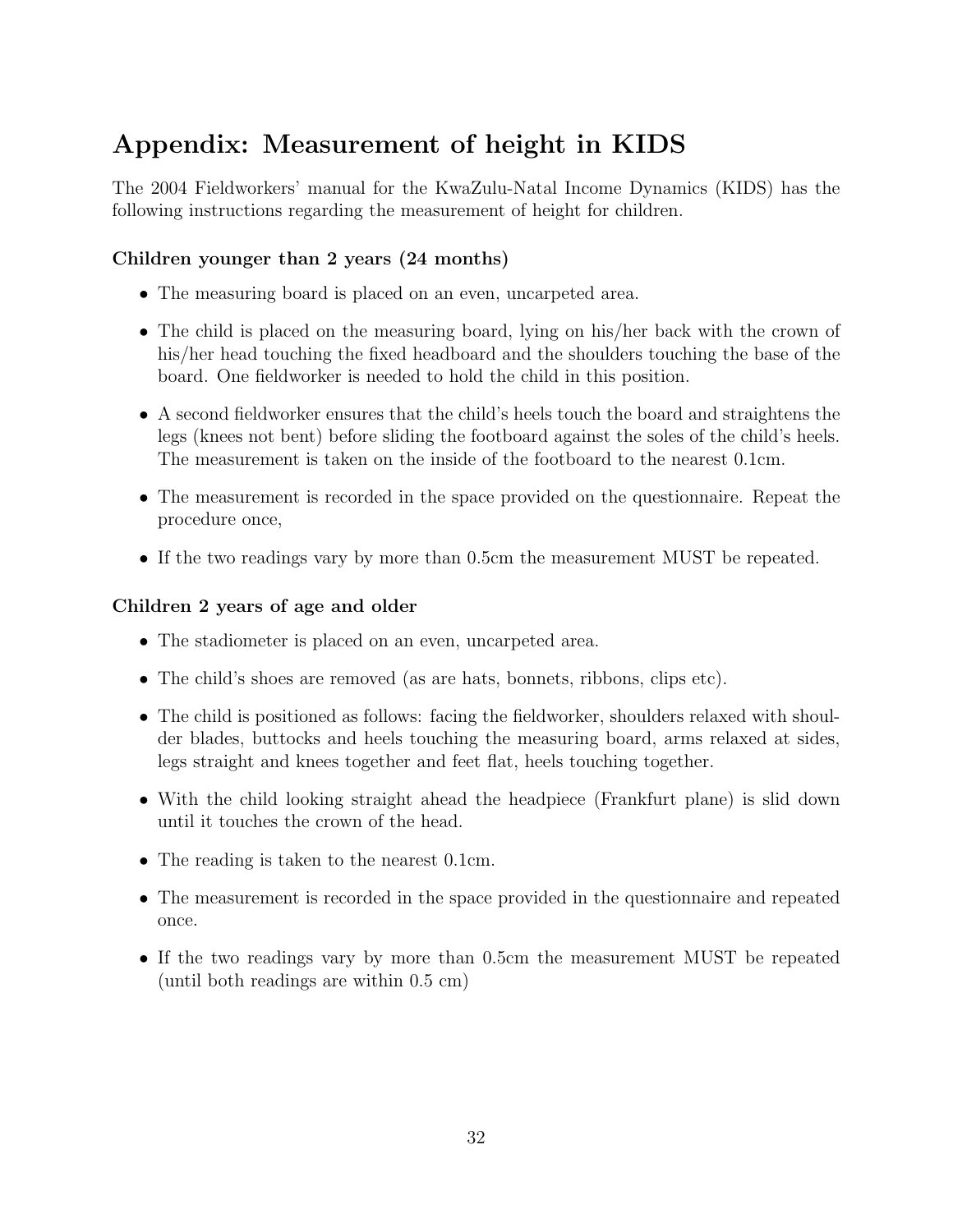# The Southern Africa Labour and Development Research Unit Working Paper Series

# RECENT TITLES

Meth, C (2006) What was the poverty headcount in 2004 and how does it compare to recent estimates by van der Berg et al? SALDRU Working Paper no. 06/01.

Lund, F. and Cally Ardington (2006) Employment status, security, and the management of risk: a study of workers in Kwamsane, KwaZulu-Natal. SALDRU Working Paper no. 06/02.

Jakoet, J. (2006) Assimilation of Immigrants to the Cape Town Labour Market. SALDRU Working Paper no. 06/03.

Govender-van Wyk, S. and Deon Wilson (2006) Utilisation of commonages for sustainable tourism opportunities for the poor in Namaqualand, South Africa. SALDRU Working Paper no. 06/04.

Breier, M. and Martine Visser (2006) The free rider problem in communitybased rural water supply: a game theoretic analysis. SALDRU Working Paper no. 06/05.

Godlonton, S. and Justine Burns (2006) Social Networks, Employment and Worker Discouragement: Evidence from South Africa. SALDRU Working Paper no. 06/06.

Branson, N. (2006) The South African Labour Market 1995-2004: A Cohort Analysis. SALDRU Working Paper no. 06/07.